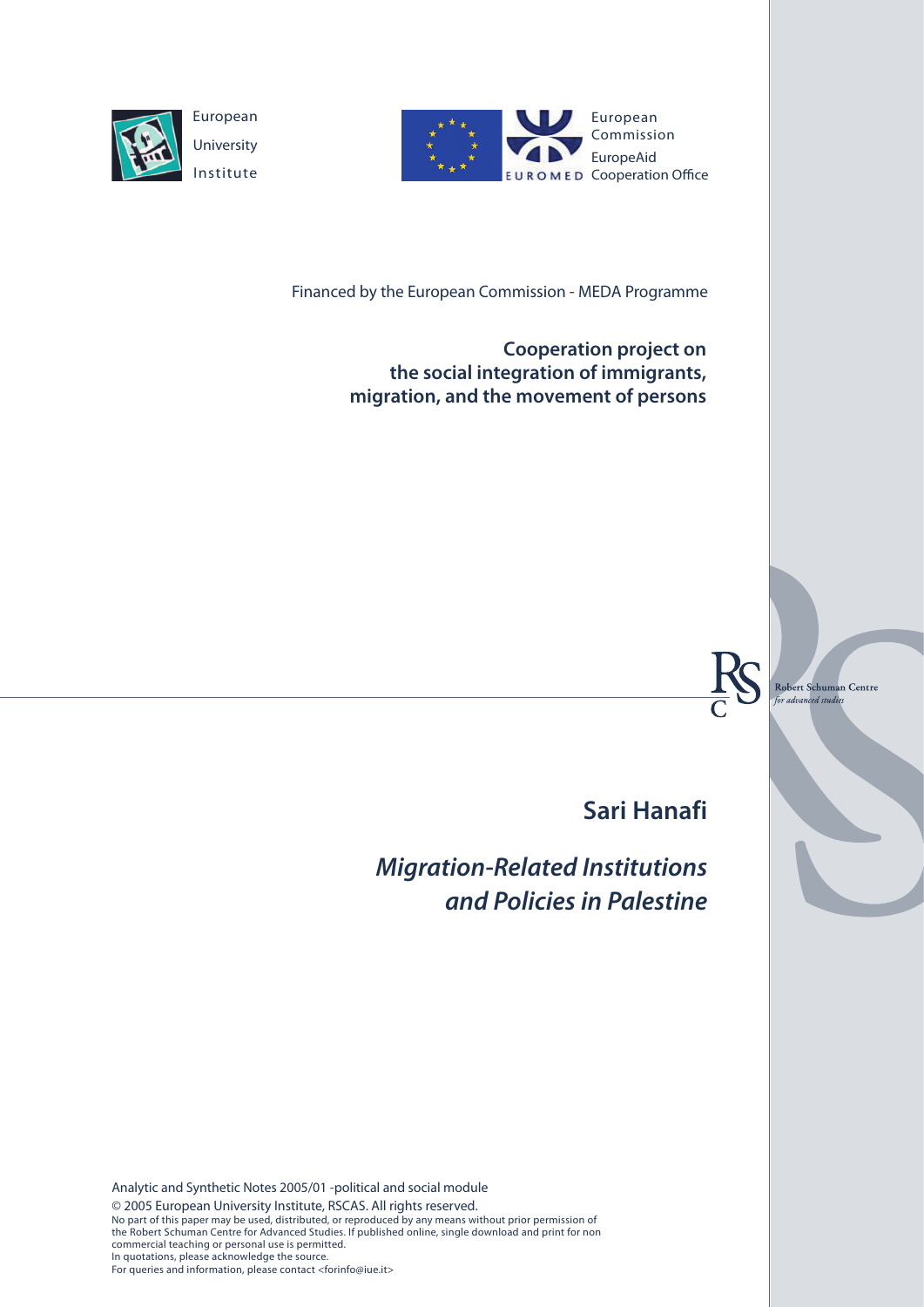# **CARIM Euro-Mediterranean Consortium for Applied Research on International Migration**

# **Analytic and Synthetic Notes – Political and Social Module CARIM-AS 2005/01**

# **Sari Hanafi\***

Shaml, Ramallah \* Currently at the American University of Beirut, Beirut

# **Migration-Related Institutions and Policies in Palestine**

# **I. Institutions**

# **I.1. Institutions operating at the national level**

Because migration is not only a security issue but also a social, economic and political one, it concerns a broad range of institutions.

# **a) Government Agencies**

Department of Refugees Affairs of the Palestinian Liberation Organisation

Contact info:

Phone: 00972-2-2409535 Email: [saji@palnet.com](mailto:saji@palnet.com)

Ministry of the Interior and its specialised services

Ramallah: 02 2959395 Gaza: 08 2829090

Ministry of Labour

**<http://www.pna.org/mol/>** Ramallah : 02 2957395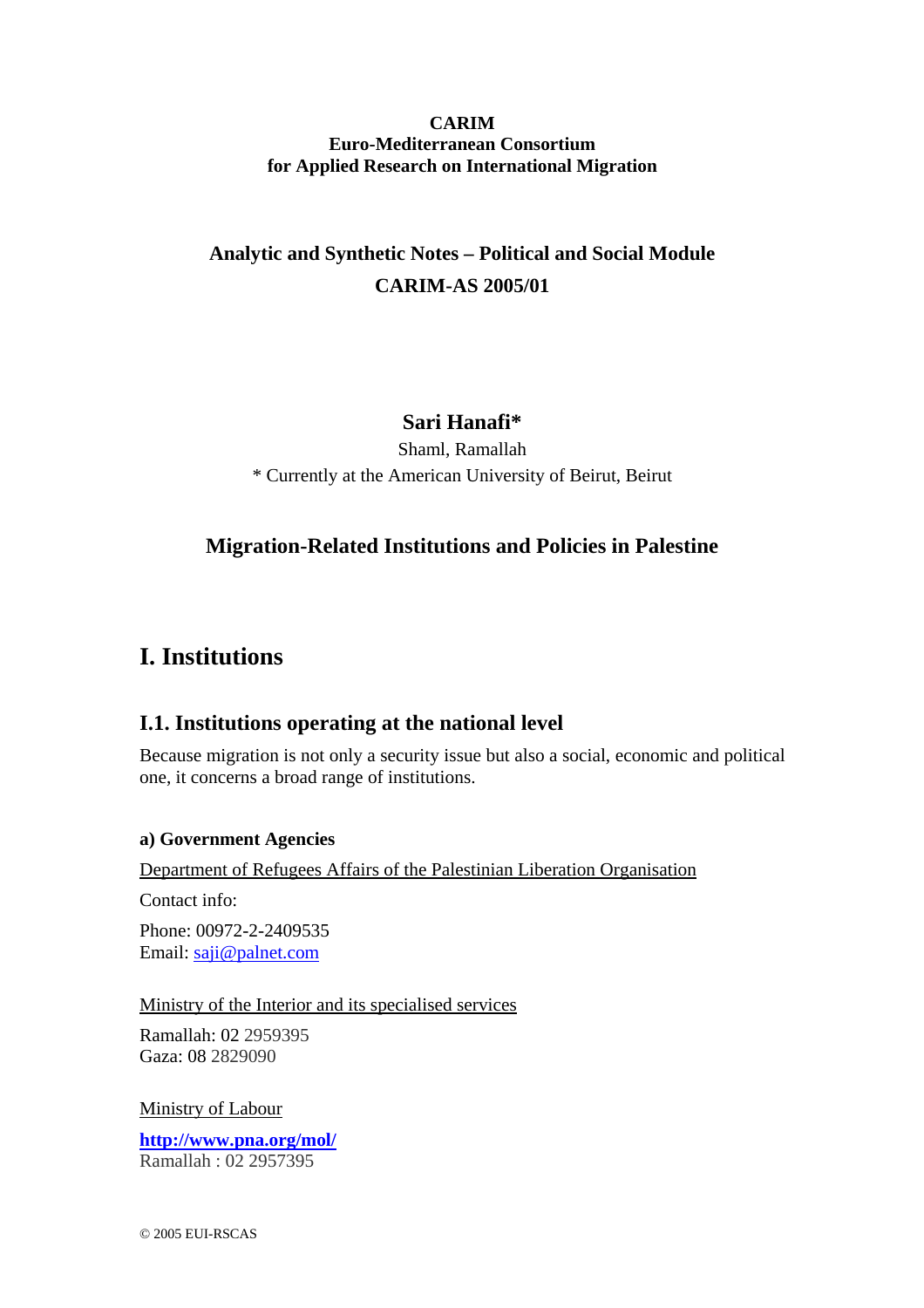## Ministry of Health

<http://www.pna.org/moh/> Ramallah : 02 2988434

Ministry of Planning

**<http://www.mop.gov.jo/indexar.php>** Phone: 02 298563

Ministry of Education

http://www.mohe.gov.ps/ Ramallah: 02 2957549

# **b) Non-governmental Agencies**

# The Palestinian Development Portal

is a programme for developing communication between the Palestinian diaspora and the Palestinian Territories. As part of the Palestinian Development Gateway, the Palestinian Development Portal is an interactive portal for information and knowledge sharing on sustainable development in Palestine. It offers:

- Knowledge sharing on key development topics
- Development projects databases
- Business opportunities

## BADIL Resource Centre for Palestinian Residency and Refugee Rights

is a Palestinian community-based organisation that aims at providing a resource pool of alternative, critical and progressive information and analysis on the question of Palestinian refugees in the quest to achieve a just and lasting solution for exiled Palestinians based on the right of return.

BADIL was established in January 1998 and is registered with the Palestinian Authority and legally owned by the refugee community represented by a General Assembly composed of activists in Palestinian national institutions and refugee community organisations.

## Mailing Address

BADIL Resource Centre for Palestinian Residency & Refugee Rights PO Box 728 Bethlehem, West Bank Tel/Fax: 972-2-274-7346 Tel: 972-277-7086 Email: info@badil.org

Charity associations operating in the refugee camps

• Popular committee in Palestinian refugee camps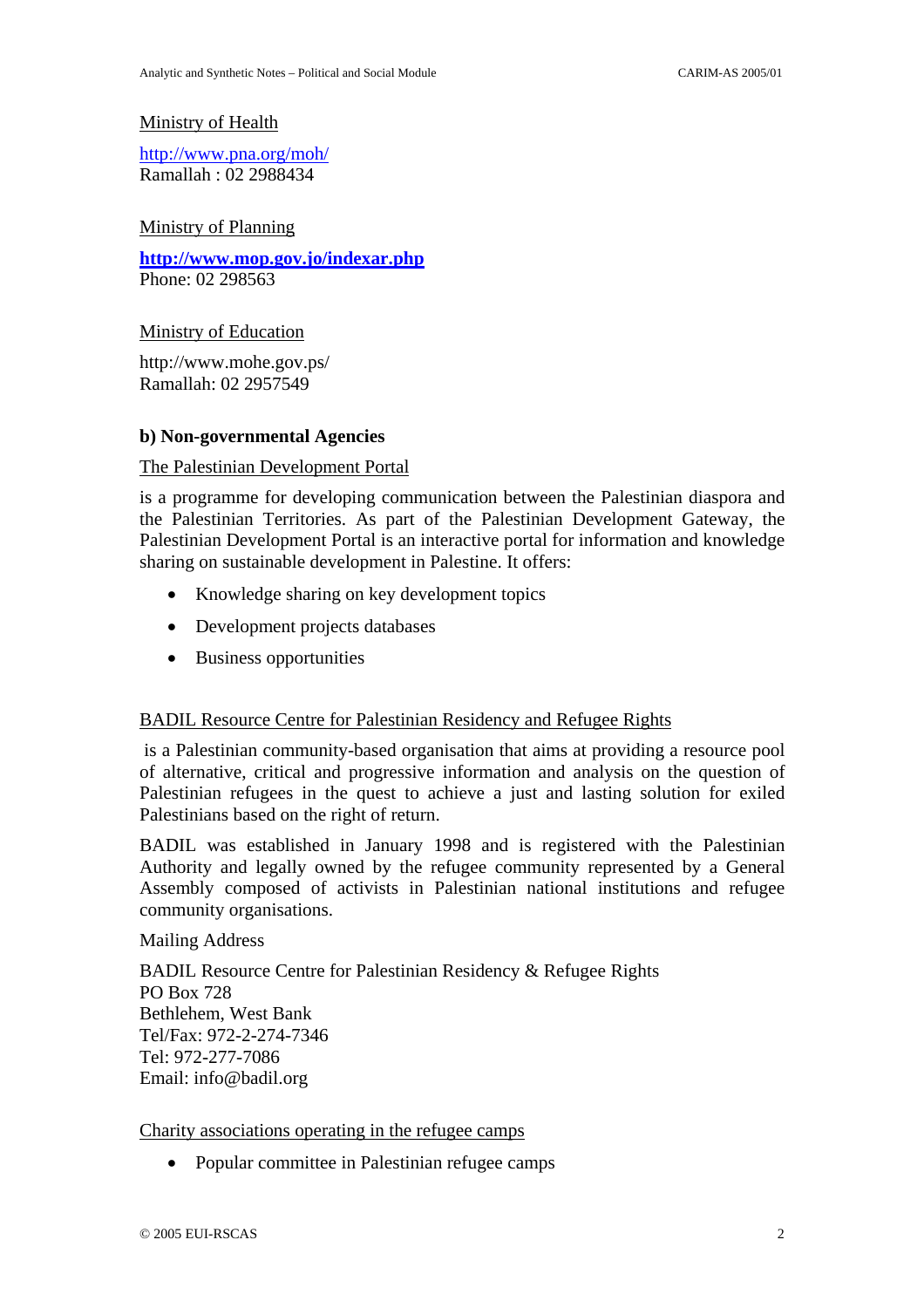- Youth Clubs in Palestinian refugee camps
- Women Centre in Palestinian refugee camps
- Social clubs in Palestinian refugee camps

# Palestinian Diaspora and Refugee Centre, Shaml

Shaml is an independent non-governmental organisation dedicated to researching issues related to the Palestinian refugees and the Palestinian Diaspora. It was established in 1994 by a group of academics and human rights activists who felt the need to examine issues pertaining to the Palestinian refugees in a comparative perspective encompassing relevant experiences in other parts of the world. Shaml aims at:

(1) Raising public awareness, regionally and globally, about the conditions of Palestinian refugees and the Palestinian diaspora, their basic rights and the problems and difficulties they face.

(2) Conducting primary research on refugee issues in Palestine and elsewhere, including comparative research in the sociology of migration.

(3) Helping to formulate and develop a coherent long-term policy for Palestinian refugees based on a better understanding of their needs.

(4) Strengthening the links between Palestinian communities in the diaspora and their homeland.

Palestinian Diaspora & Refugee Centre (SHAML) P.O. Box 2456 Ramallah Tel: (+972) 2 2987 537 Fax: (+972) 2 2986598 Email: **[info@shaml.org](mailto:info@shaml.org)**

# Birzeit University, Social Health Department

It works in co-ordination with the Norwegian FAFO on the collection and analysis of health data in refugee camps.

# Palestinian Institute of Jerusalem Studies

It analyses and compiles the archives from the UNRWA, the International Red Cross Archives on Palestinian refugees in Geneva and Bern, the United Nations Conciliation Commission for Palestine (UNCCP) which possesses in its archives extensive data on confiscated Palestinian refugee property, and the Friends Service Committee (AFSC) archives in Philadelphia.

# Al-Lod Charitable Society

Al-Lod Charitable Society (LCH) was established in 1996 as a charitable, voluntary and non-profit society. The objective was to address the demand for education, health and access to economic resources among refugees and poor families. LCHS has established its headquarters in the Askar Refugee near Nablus, a densely populated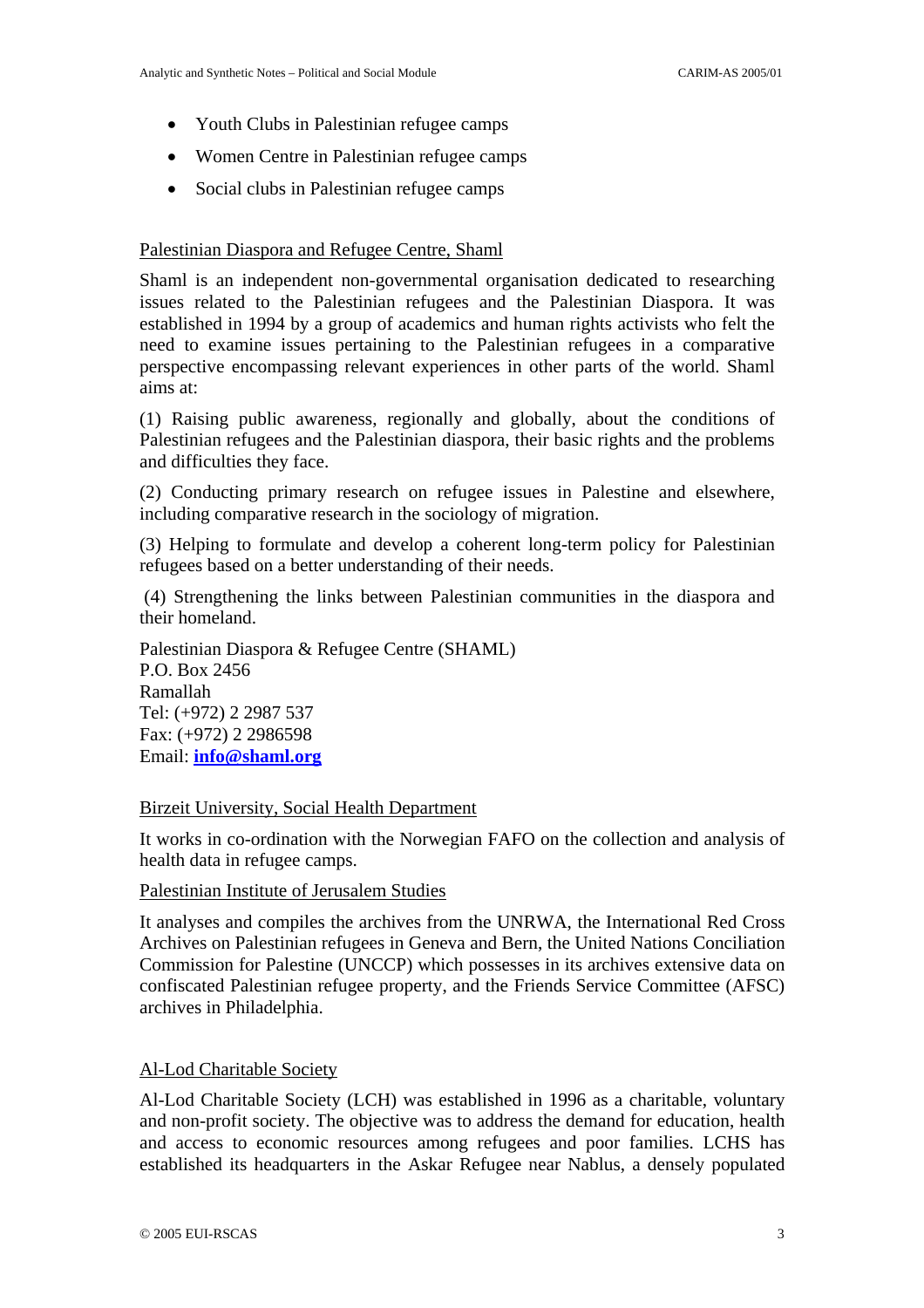area where inhabitants are confronted with dire economic, social, health and educational problems.

Contact information:

Al-Lod Charitable Society (L.CH.S) Nablus, North Area, Main Askar Str. (Est. 1996 - Reg. No. 30/96) Telfax: 00972-9-2371081 P. O. Box: 1638-Nablus (PNA). E-Mail :al-lod@zaytona.com

### Association of Forty

The Association of Forty, an association for the recognition of the Arab Unrecognised Villages in Israel, was formally established in 1988 in the unrecognised village of Ein-Hod, by the local committee of the village, by the inhabitants of unrecognised villages and by Arab and Jewish volunteers from all over the country.

The plight of the Arab unrecognised villages started in 1948 with the establishment of the State of Israel. Even though these Arab villages existed tens and hundreds of years ago, the Israeli government has ignored their existence and consequently their inhabitants were denied their citizens' rights.

Since tat time, these villages have not appeared on any map and there is still no plan for their development. As a result of being unrecognised, these villages still lack the basic infrastructure: today, there are approximately 100,000 people without access to basic services such as running water, electricity, proper education and health services, and access roads, in violation of human rights and opposing the values of a modern and democratic state.

The Association of Forty is a grass-root non-governmental organisation in Israel. It has committed itself to the promotion of social justice in the Arab sector in Israel, and to gaining recognition for the unrecognised villages in this sector. Its Documentation and Archives Centre has gathered a unique database available to the academic community.

Tel: 972 - 4 - 9843335 Fax: 972 - 4 - 9843336 E-mail: a525@netvision.net.il Website: [http://www.assoc40.org](http://www.assoc40.org/)

# Palestinian Return Centre

The Palestinian Return Centre (PRC) is an independent academic/media consultancy centre founded and registered in the United Kingdom in 1996. It specialises in the research, analysis, and monitoring of issues pertaining to the dispersed Palestinians and their right to return. Its aims are:

- To highlight the issue of the right of return both as a humanitarian and a political concern.
- To preserve the Palestinian identity and resist attempts to resettle the dispersed Palestinians in their places of refuge.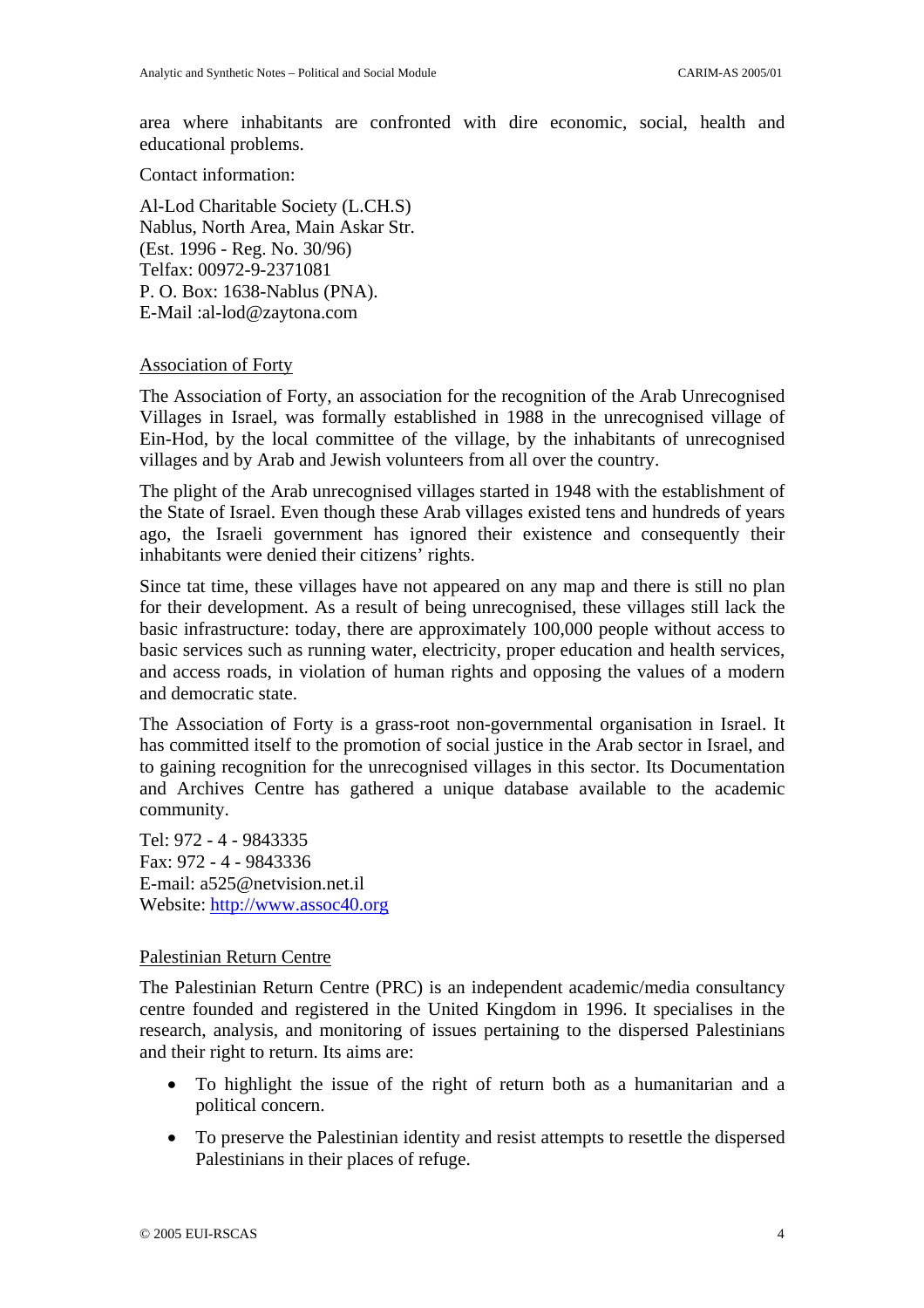- To increase and widen awareness of the suffering of the Palestinians in the diaspora.
- To inform the general public in Europe and on Britain in particular about the Palestinian issue.

The PRC attaches special importance to public relations and the establishment of contact with opinion, policy and decision-makers in the United Kingdom, and it lobbies members of parliament and cooperates with several official Arab and British Islamic institutions.

Postal Address:

The Palestinian Return Centre (PRC) 100a Crown House, North Circular Road, London, NW10 7PN, United Kingdom. Tel. No.: 00 44 20 8453 0919 00 44 0 8452303242 Fax No.: 00 44 20 8453 0994 E - Mail : info@prc.org.uk

# **I-2. Transnational NGOs and migrants' associations**

## The Palestine Right to Return Coalition

The Palestine Right to Return Coalition (PRRC, Al-Awda, in Arabic "the return") is a broad-based non-partisan global democratic association of grassroots activists and organisational representatives concerned in the Palestinian refugees' right of return. The purposes for which PRRC is formed are educational and charitable and relate to human rights of Palestinian Refugees.

The goals of the PRRC include:

- Sensitising the US public and the international community about legal and moral issues related to the question of Palestinian refugees
- Educating non-profit human rights organisations on the issue of the Palestinian refugees
- Helping the refugees with empowerment projects and humanitarian aid when and where needed.

Al-Awda, Palestine Right to Return Coalition PO Box 131352 Carlsbad, CA 92013, USA Fax: 802-609-9284 E-mail: [info@al-awda.org](mailto:info@al-awda.org) Website: [http://www.al-awda.org](http://www.al-awda.org/)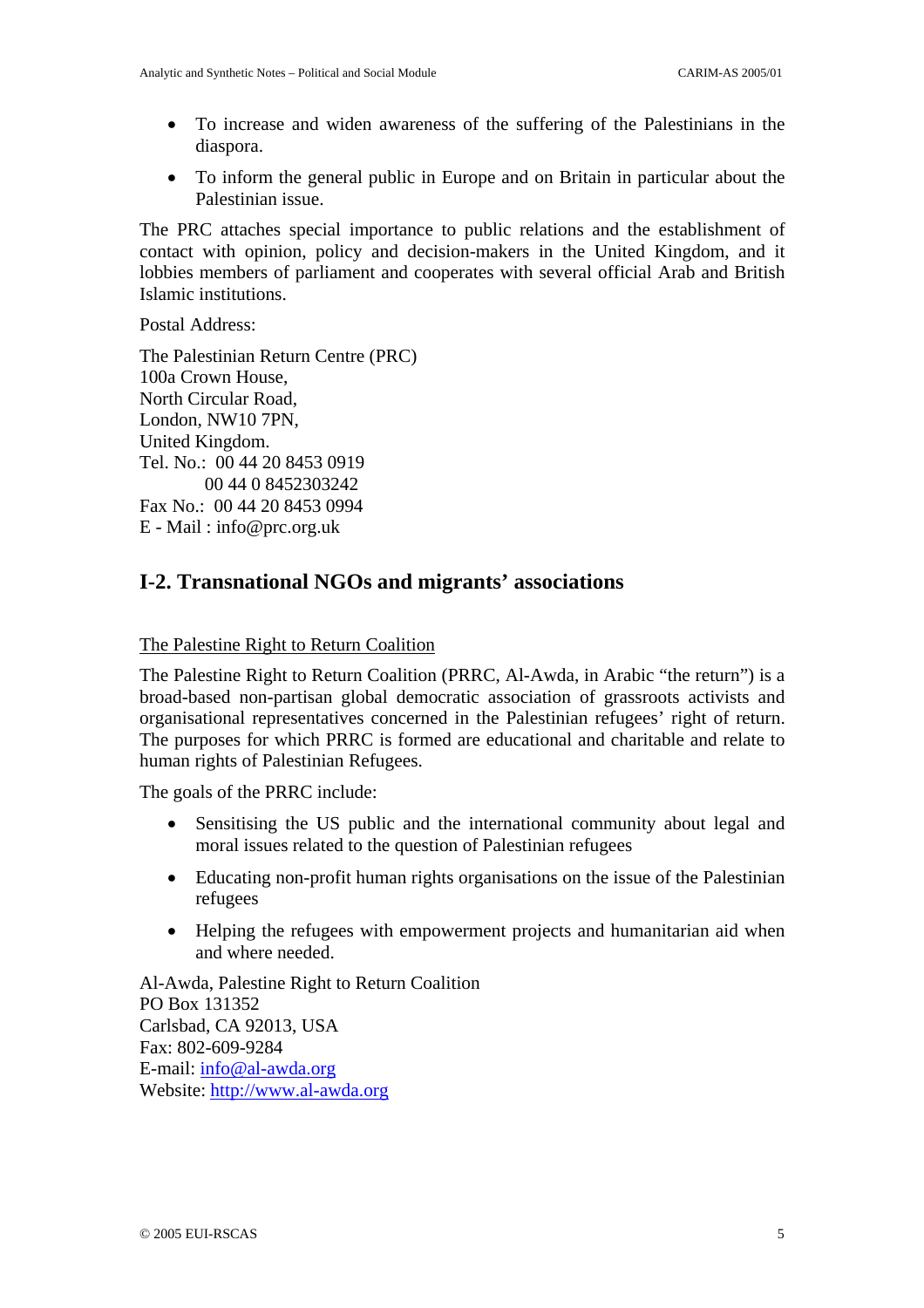### Palestine House Educational & Cultural Center (Canada**)**

Established in 1992 as a non-profit organisation, Palestine House serves as an educational, social, and cultural centre to the Palestinian community and all the Arab community in the country.

### Services offered include:

Heritage School, to teach children (5-14yrs) Arabic language and history Language instruction for newcomers to Canada, offering English language classes to new immigrants.

Address:

3195 Erindale Station Rd Mississauga, ON L5C 1Y5 Office Phone: (905) 270-3622 (905) 270-4011 Fax: (905) 270-3628 E-Mail: [Info@PalestineHouse.com](mailto:Info@PalestineHouse.com) Website: [www.palestinehouse.com](http://www.palestinehouse.com/)

American Federation of Ramallah. Palestine (United States)

**<http://www.afrp.org/AboutUs.asp>.** 

## Arab-American Business & Professional Association (United States)

The ABPA, founded in 1985, is a non-profit organisation dedicated to serve and promote the economic interests of Arab-American businesses within the United States. ABPA fosters trade, investment, and networking opportunities between Arab businesspersons in the United States and in the Arab world*.*

Address:

The Arab-American Business and Professional Association \* 6819 Elm Street, Suite 3, McLean, Va. 22101 Tel: (703) 883-1994 \* Fax: (703) 883-0346 \* e-mail: abpa1@aol.com [http://www.aaiusa.org/about\\_us](http://www.aaiusa.org/about_us)

## Arab Student Aid International (ASAI) (United States)

An independent, non-profit, charitable private foundation founded in 1976 to assist young Arab students to develop and attain professional degrees. <http://www.xramps.com/about.htm>

## Bethlehem Association (United States)

An organisation bringing together people in North America and elsewhere, whose family origin is from Bethlehem, Beit Sahur, and Beit Jala in the Holy Land.

<http://www.bethlehemassoc.org/>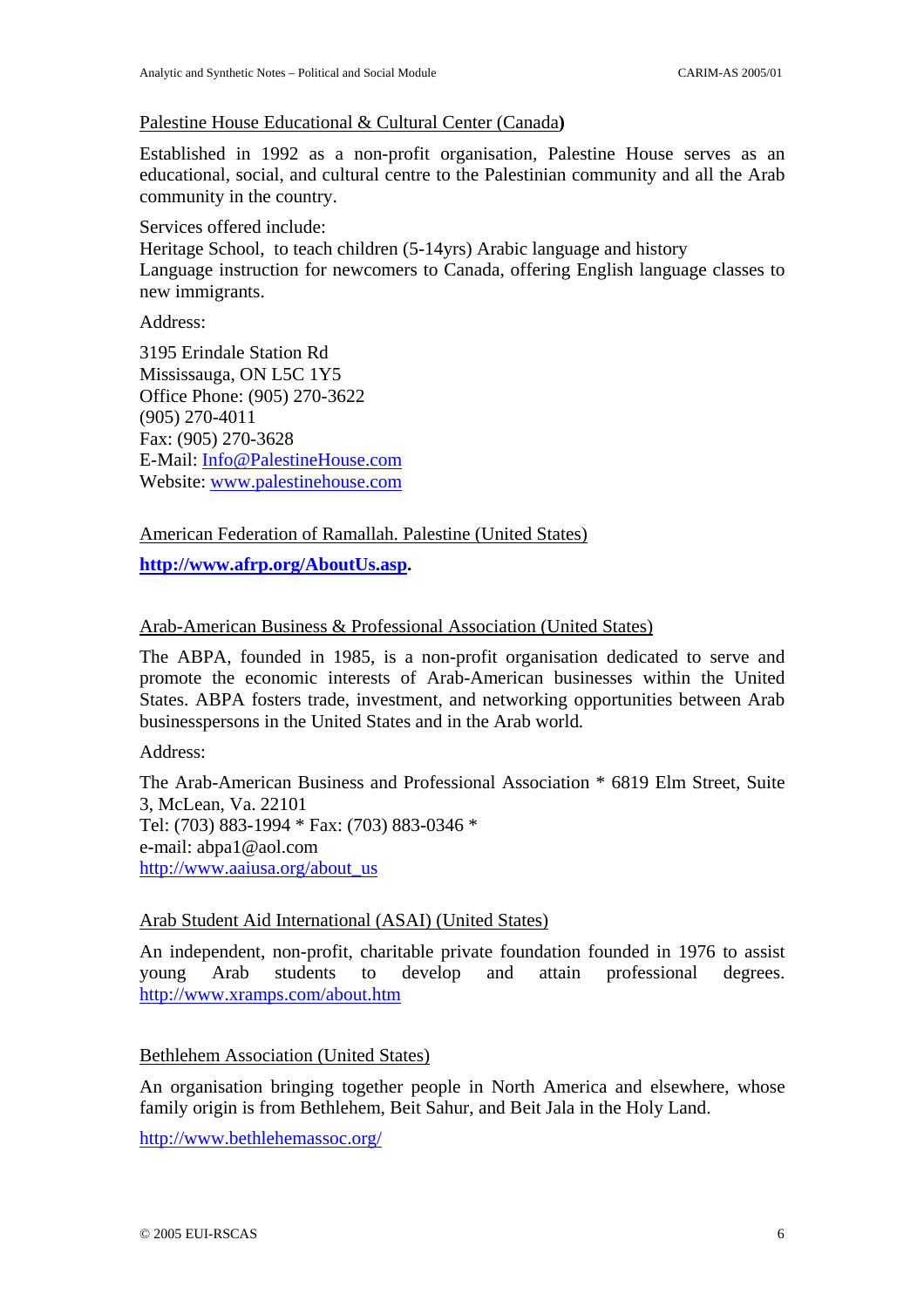## Al-Bireh Palestine Society (United States)

<http://www.albirehsocietyca.org/>

## Center For Policy Analysis On Palestine (United States)

Established in 1991, the Palestine Center is the educational program of the Jerusalem Fund and is dedicated to the study and analysis of the relationship between the United States and the Middle East, with particular emphasis on Palestine and the Arab-Israeli conflict.

<http://www.thejerusalemfund.org/palestinecenter/index.php>

## The Nazareth Project Inc. (United States)

The project provides health care services to all individuals in without regard to religious or ethnic background.

**<http://www.nazarethproject.org/html/mission.html>**

### Palestine Aid Society (United States)

The Palestine Aid Society (PAS) is a non-profit organisation founded in 1978 with the following objectives:

- To provide financial and political support to the Palestinian people in the West Bank, the Gaza Strip, and the refugee camps in Lebanon;
- To preserve an independent Palestinian identity within the Palestinian-American community through cultural and educational activities;
- To promote a greater understanding among the American people of the Palestinian struggle for self determination and national independence.

**<http://comnet.org/MECS/directory/p/pasaa.html>**

## Palestine Children's Relief Fund (United States)

The Palestine Children's Relief Fund is a non-profit organisation established in 1991 to address the medical and humanitarian crisis facing Palestinian youth in the Middle East. It helps to locate cost-free medical care for children from the Middle East who are unable to get the necessary and specialised treatment in their homeland.

**<http://www.pcrf.net/who/who.html>**

#### Welfare Association (Jordan)

The Welfare Association (better known in the Middle East as *Ta'awoun*, meaning cooperation in Arabic) is a non-profit foundation established in 1983 in Geneva to support the Palestinian society in sustainable development. Its contribution have amounted to more than \$100 million for development projects from 1983-2000.

E-mail: [welfare@awelfare.org.jo](mailto:welfare@awelfare.org.jo)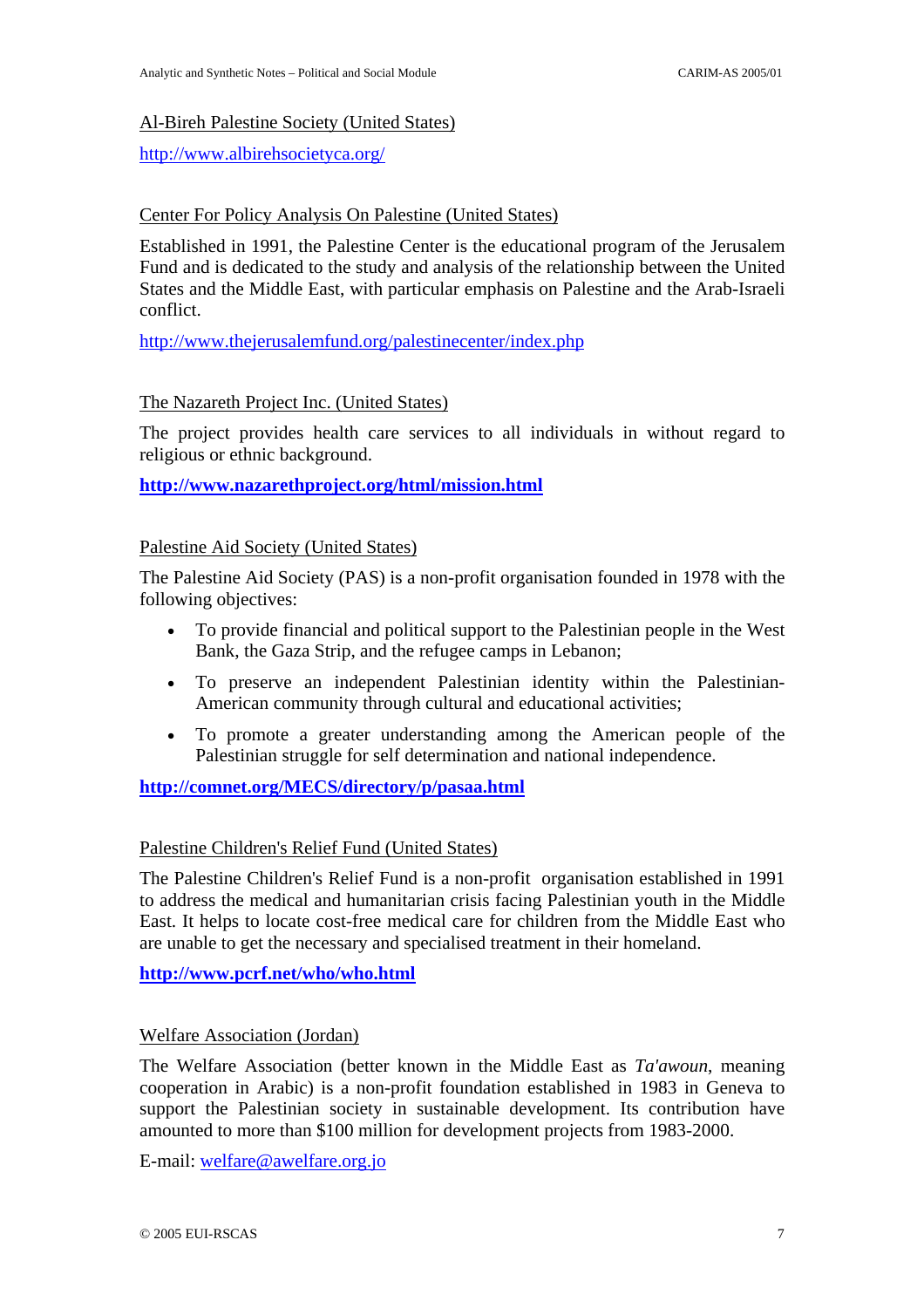## Islamic Association For Palestine, Canada (Canada)

The Islamic Association for Palestine (IAP) is a not-for-profit organisation dedicated to the cause of Palestine. It pursues the following objectives:

- Presenting Religious and Historical Perspectives on Palestine.
- Educating People about the Palestinian Issue.
- Rallying Efforts in Support of the True Solution to the Palestinian Problem.
- Sustaining the Palestinian American Community.
- Empowering Muslim and Arab American Communities and Promoting their Global Issues.

[http://www.iap.org/about\\_iap.htm](http://www.iap.org/about_iap.htm)

### Palestinian American Congress (United States)

The PAC is a non-profit grass-roots organisation, founded in 1995 to assist the Palestinian community in coordinating and organising its political, educational, cultural and social affairs.

Palestinian American Congress – Houston Chapterpac\_Houston@hotmail.com

### General Union of Palestinian students (United Kingdom)

The General Union of Palestine Students is an organisation that aims to unite Palestinian students on campus and provide a forum for social, political, and cultural interaction.

5 Galena Road, Hammersmith London W6 0LT United Kingdom Tel: +(44) 20 8563 0008 Fax:  $+(44)$  20 8563 005

#### The Palestinian American Society of Engineers (United States)

The Palestinian American Society of Engineers (PASE) is a registered non-profit professional trade association with the following goals:

- Enhance the technical and social capabilities of Palestinian American Engineers through active participation
- Provide guidance to engineering students in their future profession
- Promote social and professional networking channels with fellow engineers
- Relate Palestinian American Engineers to their country and intensify the relationship among members inside the United States and abroad
- Strengthen the relationship with American societies and institutions that respect and support peace and justice

**<http://www.pase-na.org/>**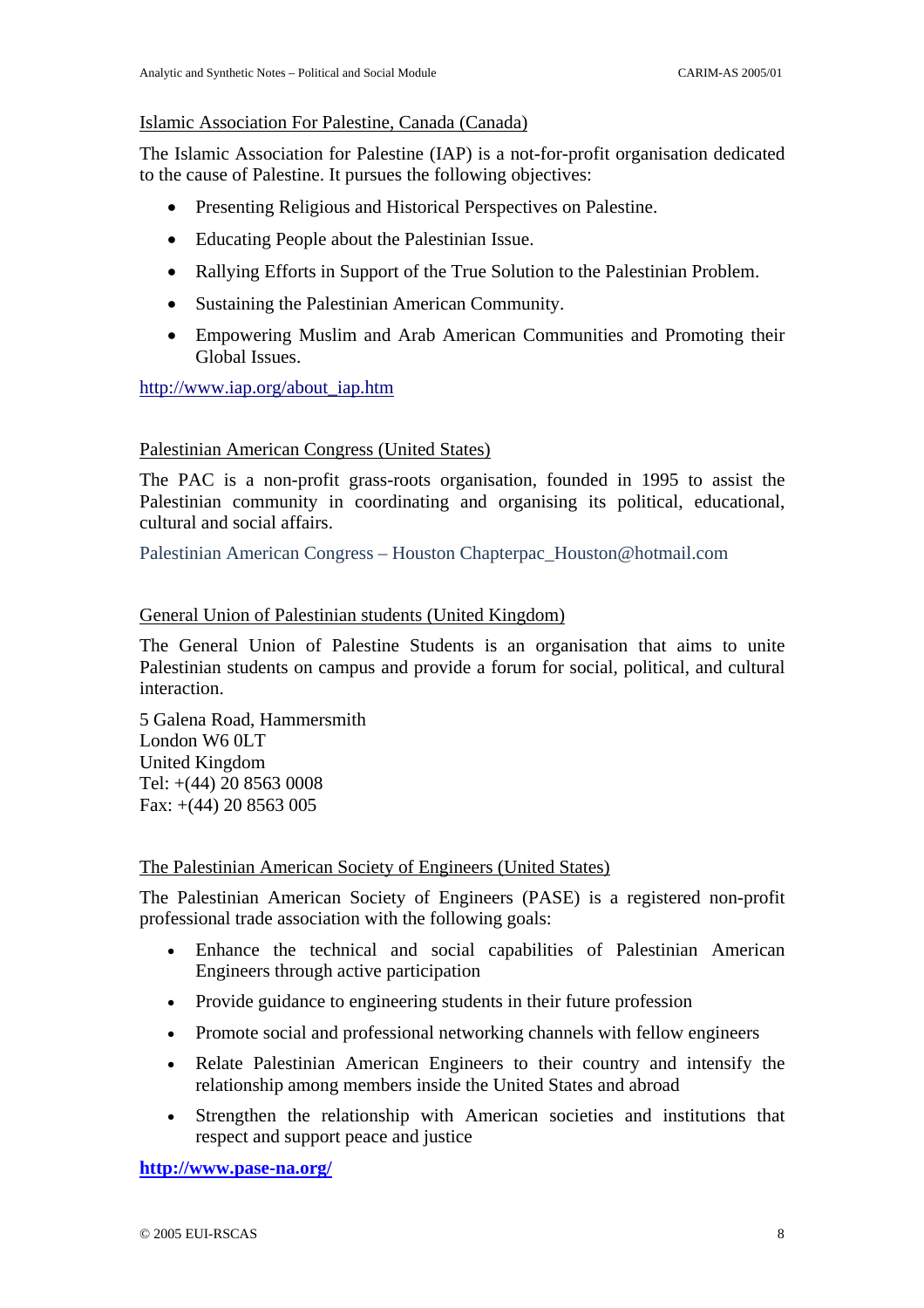## American Federation of Ramallah, Palestine

The American Federation of Ramallah was established in 1959 and Headquartered in Detroit, Michigan. Its goals are:

To perpetuate and enhance the ties that exist among all Ramallah people, through the formulation of local clubs.

To install and nurture in the Ramallah Youth in the United States their ancestral language, culture and heritage.

To orient the American public with Arab culture and heritage, and to promote better understanding of the political aspirations of the Palestinians in particular and the Arabs in general

The Ramallah Hospital Foundation was established as a legal entity to solicit funds, build and maintain a hospital in Ramallah to serve its people and the surrounding villages.

**[http://www.afrp.org](http://www.afrp.org/)**

# *I-3. UNRWA (the United Nations Relief and Works Agency for Palestine Refugees in the Near East)*

UNRWA is a relief and human development agency, providing education, healthcare, social services and emergency aid to over four million refugees living in the Gaza Strip, the West Bank, Jordan, Lebanon and the Syrian Arab republic. UNRWA is by far the largest UN operation in the Middle East, with over 25,000 staff, almost all of them refugees themselves, working directly to benefit their communities as teachers, doctors, nurses or social workers. ([www.unrwa.org\)](http://www.unrwa.org/)

UNRWA provided aid in works and relief which has shaped their integration within a particular domain. Resettlement was secured with the basic education and work opportunities. In this context, UNRWA was seen as a kind of a regional co-ordinator and successfully contributed in setting up local technical assistance boards. Although the Palestinian refugees need protection, the UNRWA mandate does not include temporary protection. A kind of passive protection the UNRWA did with its presence in the refugee camps and especially in some conflict places.

# **II. Policies**

Two issues will be dealt with as an introduction: the situation of Palestinians in Israel regarding citizenship and the status of permanent resident granted to Palestinians in the Occupied Territories.

## **Palestinians and citizenship in Israel**

According to Oren Yiftachel, a stratified citizenship has developed in Israel, based on religious belonging (*Middle East Report* 223, Summer 2002). Several types of citizenship have emerged, differentiated by the combination of legal and informal rights and capabilities. Each category, especially among religious groups, is also divided internally on gender lines, with men enjoying a superior position. The groups include: a) "mainstream" Jewish citizens, b) ultra-Orthodox Jews, c) "pseudo-Jews" (mainly Russian immigrants recognised as Jews under the Israeli law of return, but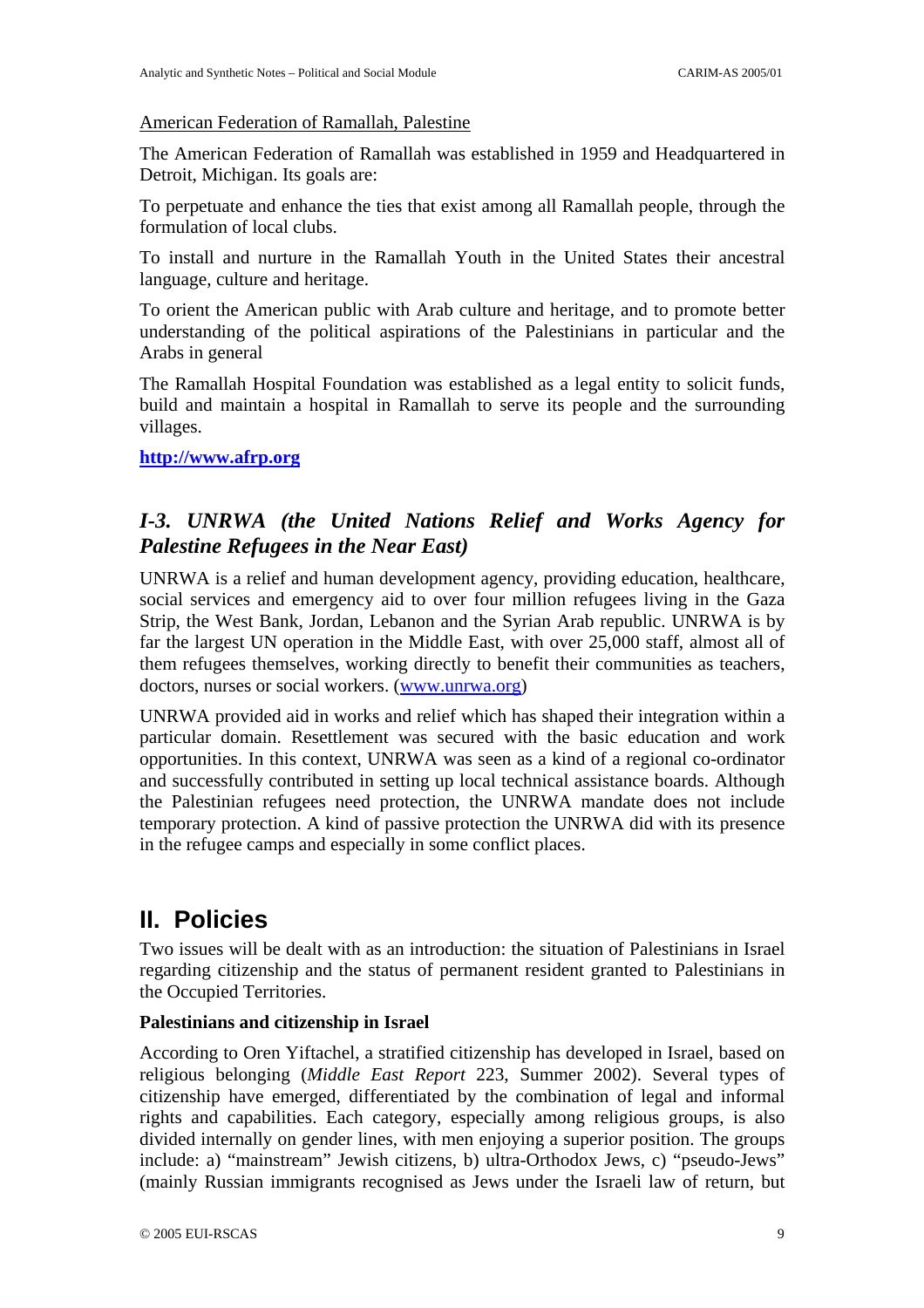not recognised as such by the religious establishment), d) Druzes, f) Palestinians holding Israeli citizenship, g) Bedouins, h) East Jerusalem and Golan Arabs, i) Palestinians in the rest of the West Bank and Gaza and j) Immigrant labourers.

## **The status of permanent resident in the Palestinian occupied territories**

As a result of the peace process between the PLO and Israel and the establishment of the Palestinian National Authority (PNA), and shortly after the time when most of the Gaza Strip and parts of the West Bank were handed over to the Palestinian National Authority late in 1995, the Authority began to issue Palestinian passports to residents of the West Bank and Gaza, those who hold a valid Palestinian identity card, either issued by the Palestinian National Authority or by the past Israeli civil administration in the West Bank and the Gaza strip.

Residency in the west bank and Gaza in regulated by the statistics of the Israeli interior ministry, and based on the demographic census carried out by the Israelis after 1967. Those who lost the right of residency in the Palestinian territories, can obtain a Palestinian ID through a family unification request by one of the first degree family members.

Looking at the history of the Israeli treatment of family unification requests, shows a policy of systematic denial of these requests: 89% of the family unification requests were denied by the Israeli authorities under different pleas (*Al-Quds* 17/11/1999). Males who reside in the Palestinian Territories, are older than 22 who, and are not registered on their parents' ID, need an "internal family unification request".

The PNA, according to the peace agreements, can issue a "returnee number" for those who intend to return to the Palestinian territories and do not fit into the abovementioned categories. The Israeli authorities keep the right to deny these potential returnees their right to enter the Palestinian territories, on the basis of their political affiliation and alleged security threat.

The entire process of issuing travel and residency documents is controlled, directly or indirectly, by the Israeli ministry of interior, where the databases containing the records of residency are stored and updated.

The Israeli authorities allow holders of Palestinian passports<sup>[1](#page-10-0)</sup> to travel through international gateways without additional documents, with the exception of the "Ben Gurion" airport where a special permit to enter the airport area is needed, and is obtained from the Israeli authorities

The Israeli policy regarding Palestinian passports is far from being fixed, and in many cases the authority is given to the ordinary Israeli soldiers located at checkpoints to block Palestinian passport holders from reaching the international gateways.

The Palestinian passport had gained the recognition of 85 countries until now, including most of the Arab countries, the US, Canada and the countries of the European Union<sup>[2](#page-10-1)</sup>.

 $\overline{a}$ 

<span id="page-10-1"></span><span id="page-10-0"></span><sup>&</sup>lt;sup>1</sup> the issuing of the Palestinian Passport was a part of the Oslo agreement singed in September 1993.  $\frac{1}{2}$  these countries include

<sup>(</sup>Algeria,Austria,Bahrain,Belgium,Brazil,Bulgaria,Canada,China,Columbia,Cyprus,Denemark,Egypt,Fi nland,France,Germany,Greece,India,Italy,Jordan,Kazakhstan,Malta,Morocco,Netherl-

ands,Norway,Pakistan,Peru,Poland,Portugal,Qatar,Romania,Russia,Saudi Arabia, South Africa, Spain,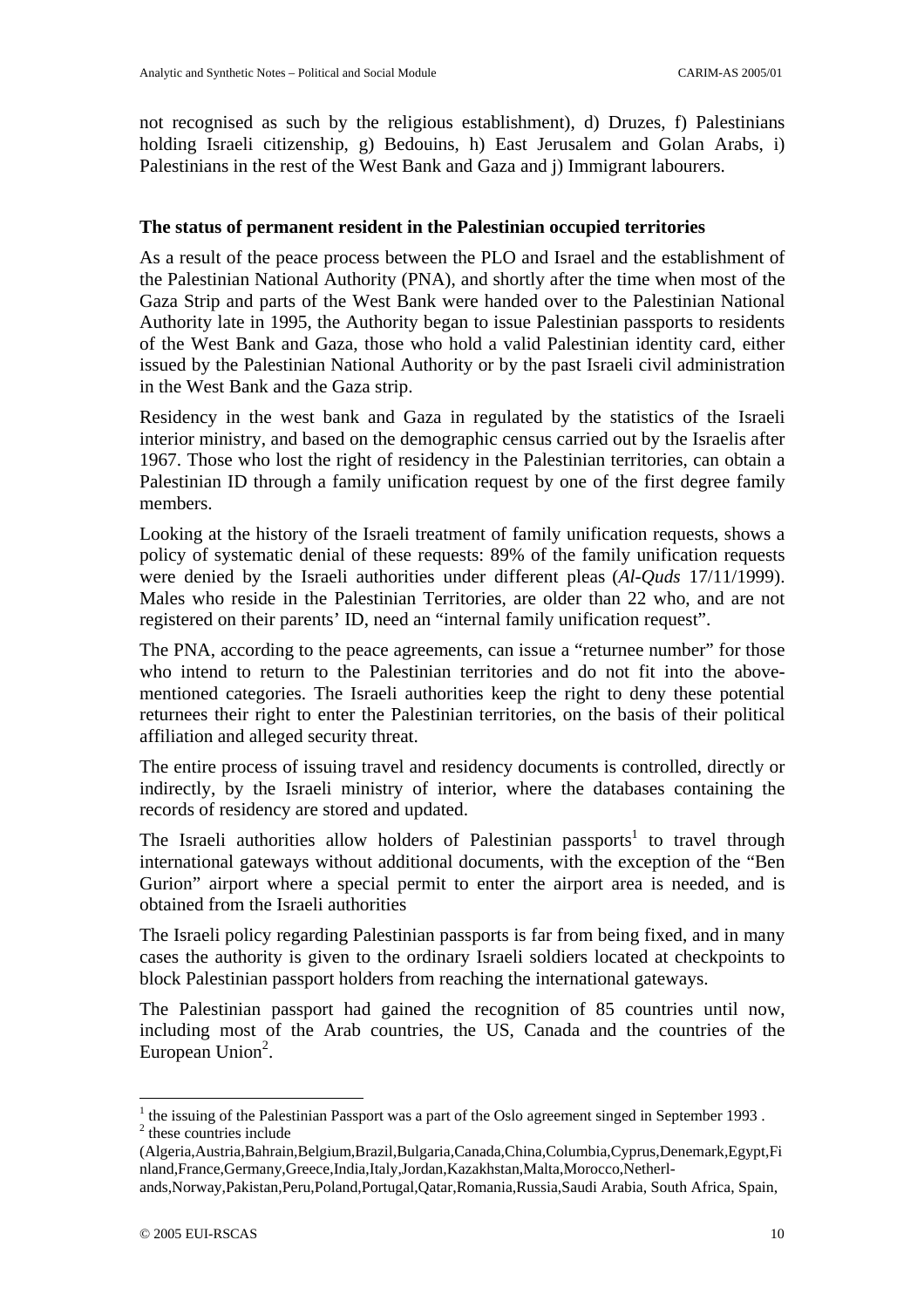Despite Jordan's disengaging from the West Bank in 1988, Jordanian officials do not stamp Palestinian passports at the entry by the Allenby Bridge, because this bridge is located in Occupied territories. Following the disengagement, the Jordanian authorities have initiated a process of withdrawing temporary Jordanian passports held by Palestinians who have a green card. These measures have caused difficulties to many Palestinians, in particular those expatriated in Gulf states who visit their relatives in the West Bank, and their right in entering and who have to produce exit and re-entry visas for not loosing their right to come back to the countries where they reside. After the beginning of the Intifada in 2000 an order to prevent any mass emigration from the West Bank, Jordan had restricted entries across the Jordan river, then lifted the restrictions under the pressure of popular protest, and after negotiations with the Palestinian.

Egypt requires a entrance visa for male holders of Palestinian passports under 50 years of age.

Syria restricts the admission of Palestinian passport holders to official delegations and tourist groups, in coordination with the Syrian ministry of interior.

Lebanon restricts the entrance of Palestinian passport holders to official delegations and requires a visa issued by its ministry of foreign affairs for that purpose .

# *II-1. Government policy on immigration*

Two issues will be studies here in relation with the government policy in immigration. the Palestinian draft constitution and the Israeli family reunification policies concerning Palestinians living in the territories.

# **a) Palestinian Draft Constitution: Negotiating the relationship between the Palestinian diaspora and the future Palestinian State**

The PNA has had to resolve the problem of the de-territorialised Palestinian population. In this regard the most instructive discourse is arguably that of Palestine's draft constitution. The document is the work of a Palestinian constitutional committee, established by President Yaser Arafat in November 1999. The Committee's mandate and efforts were endorsed by the Central Council of the PLO at various meetings during 2000. The last version (third draft) appeared in June 2003 will be discussed here, with a focus on contradictions between the national Palestinian discourse and actual practices regarding Palestinian refugees abroad.

The draft provides a definition of the Palestinian citizenship. According to Article (12) "Palestinian nationality shall be regulated by law, without prejudice to the rights of those who legally acquired it prior to May 15, 1948, or the rights of the Palestinians residing in Palestine prior to that date, and were forced into exile or departed there from or denied return thereto. This right passes on from fathers or mothers to their progenitor. It neither disappears nor elapses unless voluntarily relinquished as provided by law. No Palestinian shall be deprived of his nationality. The acquisition and renouncement of Palestinian nationality shall be regulated by law. The rights and duties of citizens with multiple nationalities shall be governed by law."

Sweden, Switzerland, Tunisia, Turkey, Turkmenistan, United Arab Emirates, United Kingdom, United States, Yemen )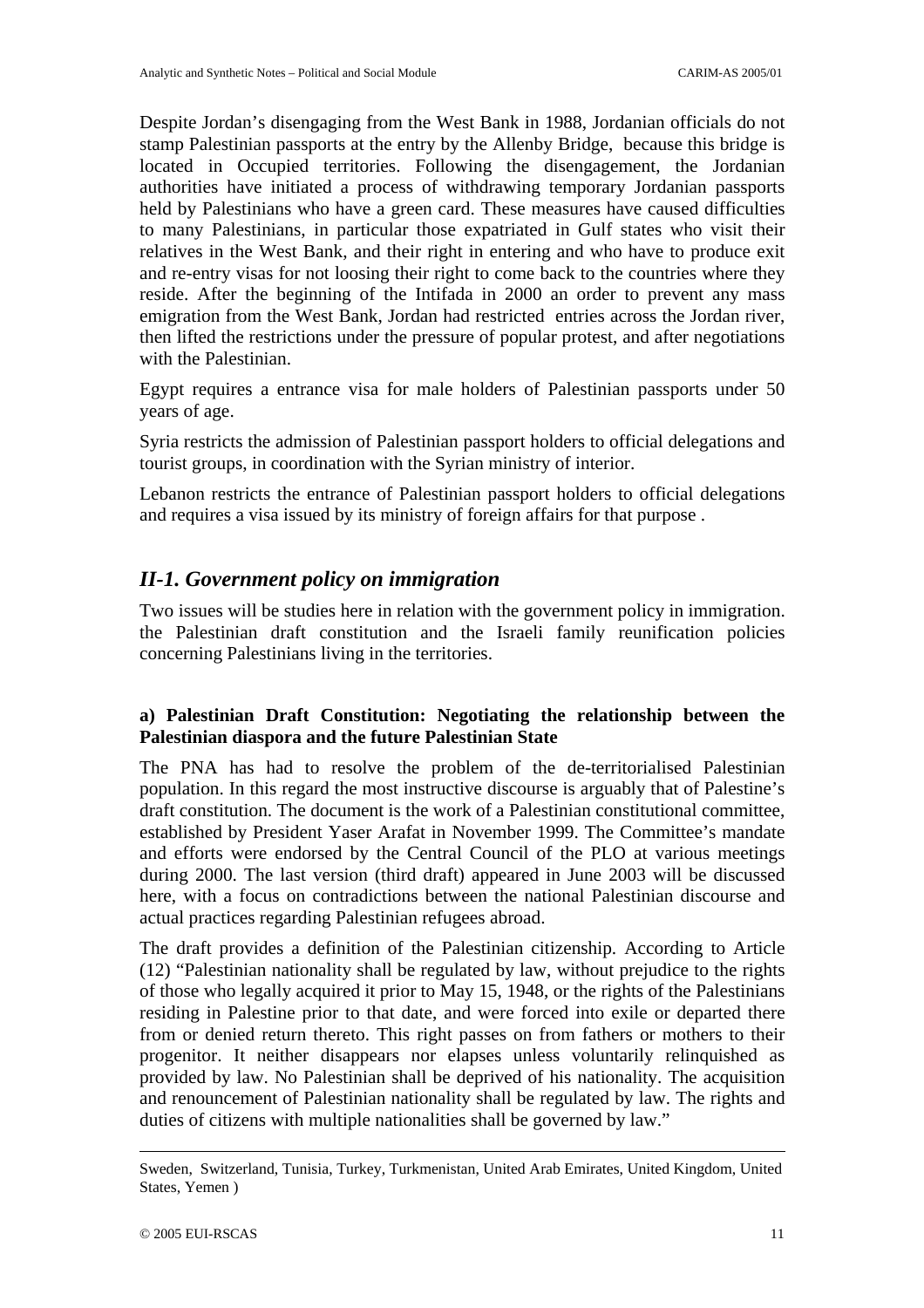According to the draft constitution, the Palestinian nationality applies to those Palestinians who are not able to reside in the Palestinian territories. They are recognised a right of return to the Palestinian state (Article 13), but the constitution is not clear on their right to return to their home (i.e. current Israel).

Regarding their political participation, Palestinians abroad only share responsibilities in the Advisory Council. According to Article 109, an Advisory Council "composed of one hundred and fifty members shall be established. In its formation due consideration shall be given to the ratio of distribution of Palestinian population in Palestine and abroad. The law shall regulate election or appointment of its members according to their countries of residence." However this council has much less power than the Palestinian National Council. The PNA has given to the diaspora only a reduced role in the emerging state, much smaller in the last version of June 2003 than in the previous draft of 2001.

# **b) Becoming a Permanent Resident via Family Reunification[3](#page-12-0)**

The issue of family reunification (FR) was not mentioned explicitly neither the Oslo Accords (1993) nor in the Cairo agreements (1994). The Taba Agreements (Oslo II, September 1995) finally reasserted the continuation of the Israeli quota of 2,000 cases of family reunification (i.e. up to 6,000 persons) to be granted annually. The only forum dealing with family reunification rather extensively was the Refugee Working Group (RWG) of the multilateral negotiations initiated at the 1991 Madrid Conference. France, functioning as the responsible party (shepherd) for family reunification in the multilateral talks, made efforts to introduce standards which would oblige Israel to pursue a more transparent policy of family reunification in the 1967 occupied Palestinian territories. However, all Israeli concessions in the RWG remained informal and have never been implemented. In 1995, multilateral negotiations went into crisis. No substantial debate about family reunification has occurred since then.

Neither the multilateral RWG, nor the political agreements between Israel and the PLO/PA have introduced significant changes in the Israeli way of handling family reunification. FR functions until today in accordance with the military orders and regulations elaborated by Israel between 1967 and 1993. The only major change introduced by the political agreements is the new role of the Civil Affairs Committee of the PA (CAC) as collector of applications and messenger to the Israeli DCO.

On the other hand, FR has remained the only means for obtaining a permanent resident status in the occupied Palestinian territories, with the exception of Palestinians who have access to repatriation within the framework of the PA (see below, 2. National Numbers).

Although the situation described above suggests that some of the problems of family reunification in the PA areas are caused by inefficiencies in the PA system itself, it must be stressed that Israel continues to be solely responsible for the core problems, which are the following:

 $\overline{a}$ 

<span id="page-12-0"></span><sup>&</sup>lt;sup>3</sup> This section was summarised from Exposed Realities Manal Jamal & Buthaina Darwish (1997) Palestinian Residency Rights in the Self Rule Areas Three Years After Partial Israeli Redeployment. Badi center.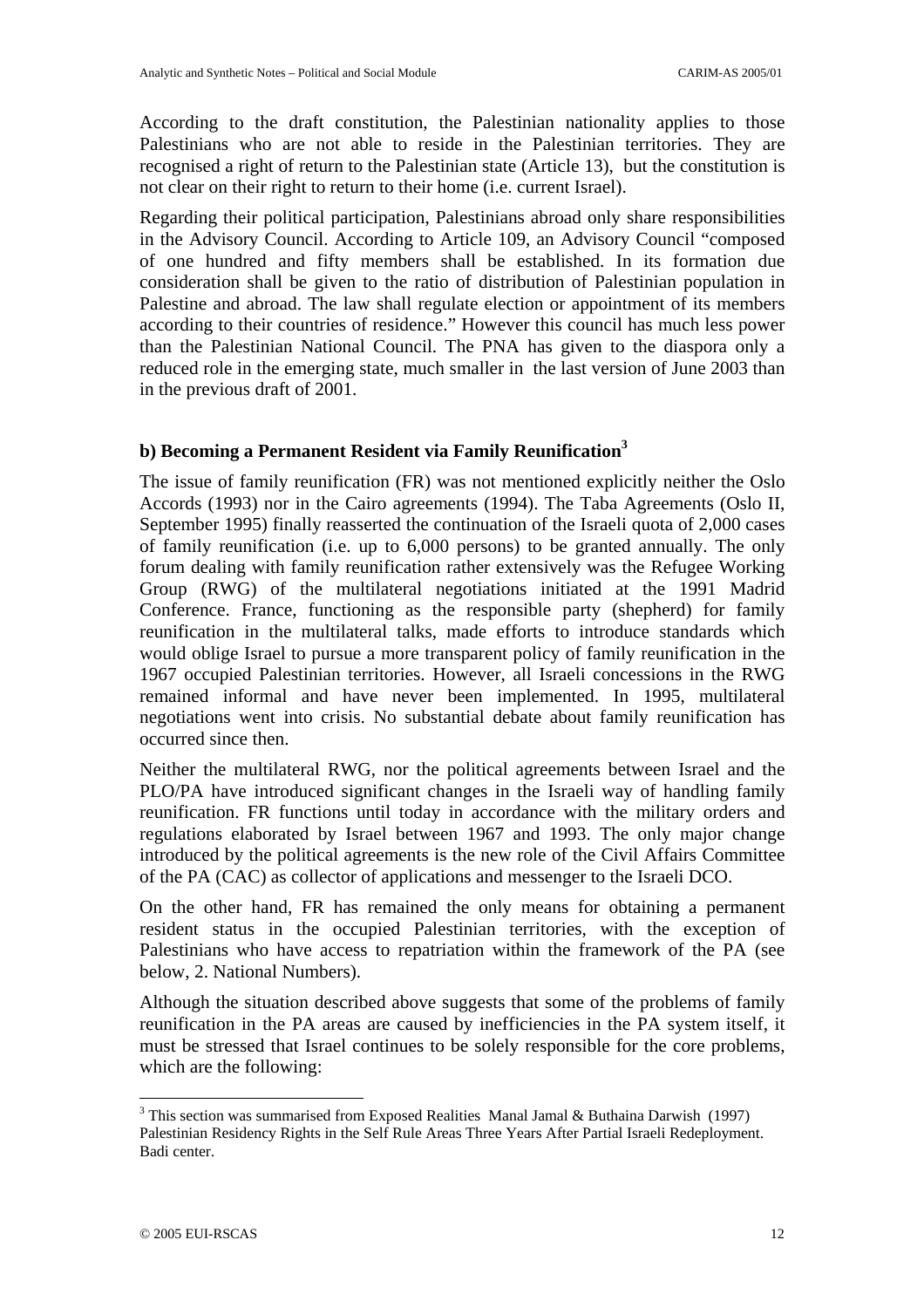a) Insufficient quota: The current quota of 2,000 family reunifications granted by Israel annually is far from sufficient to reunite divided Palestinian families, even when considering only nuclear families as defined by western cultural standards. The major part of these cases should have been solved not by means of family reunification, but in the framework of the repatriation of the 1967 Displaced Persons. The lack of progress on that matter, however, leaves the current Israeli quota desperately low in comparison to Palestinian needs.

b) Israeli Non-Compliance with the standards set by the multilateral Refugee Working Group (RWG) :

• Denial of family reunification on humanitarian grounds:

Humanitarian hardship cases are mentioned explicitly in the 1993 Israeli Policy Statement as a category eligible for family reunification. Moreover, in 1994, Israel promised in the multilateral RWG to issue criteria defining what it considers humanitarian reasons(4). Despite this, by 1997 Israel has neither approved family reunification for humanitarian reasons, nor specified the relevant criteria.

• Withholding of data:

In violation of all promises and agreements in multilateral and bilateral talks, the Israeli military government in the 1967 occupied territories continues to withhold records of pending applications from the CAC and the PA Interior Ministry. The CAC is supposed to process applications according to the respective submission dates. Yet, they have been unable to do so because Israel is not willing to transfer its lists, and Israeli DCOs continue to handle pre-1995 applications alone.

Absence of Documentation:

According to summaries of the RWG multilateral talks in 1994 (Bajolet Report), Israel was expected to provide the Palestinian side with precise documentation of its decisions on family reunification (e.g. number of applications received, number of applications approved/rejected, reason for rejection). Between 1994 - 1997, Israel regularly failed to provide this information. Whenever annual figures on family reunification are issued by Israel, these figures cannot be verified due to the lack of basic data. The same holds true for frequent Israeli claims that the quota in district X for year Y is full.

Efforts by human rights organisations to convince the Civil Affairs Committee of the PA (CAC) to protest against the Israeli quota in other ways than by suspending the collection of requests for family reunification were unsuccessful. Human rights organisations had argued that pressure against the Israeli quota could be built only, if a large number of requests, i.e. factual evidence of the need for family reunification, is gathered by the CAC.

Unable to tackle the core problems of family reunification, and faced with frequent and lengthy interruptions of the joint meetings with the Israeli side, the CAC has been working to solve the cases of persons who applied prior to 1995 and to improve internal structures. Thus the CAC suggested the establishment of a central PA Family Reunification Committee to handle all applications in the West Bank and the Gaza Strip, aiming to improve the transparency of PA procedures and prevent nepotism and bribery. The Committee would be staffed by the CAC, its subcommittee for Population Registry, the PNA Interior Ministry, and the PA Preventive Security(5).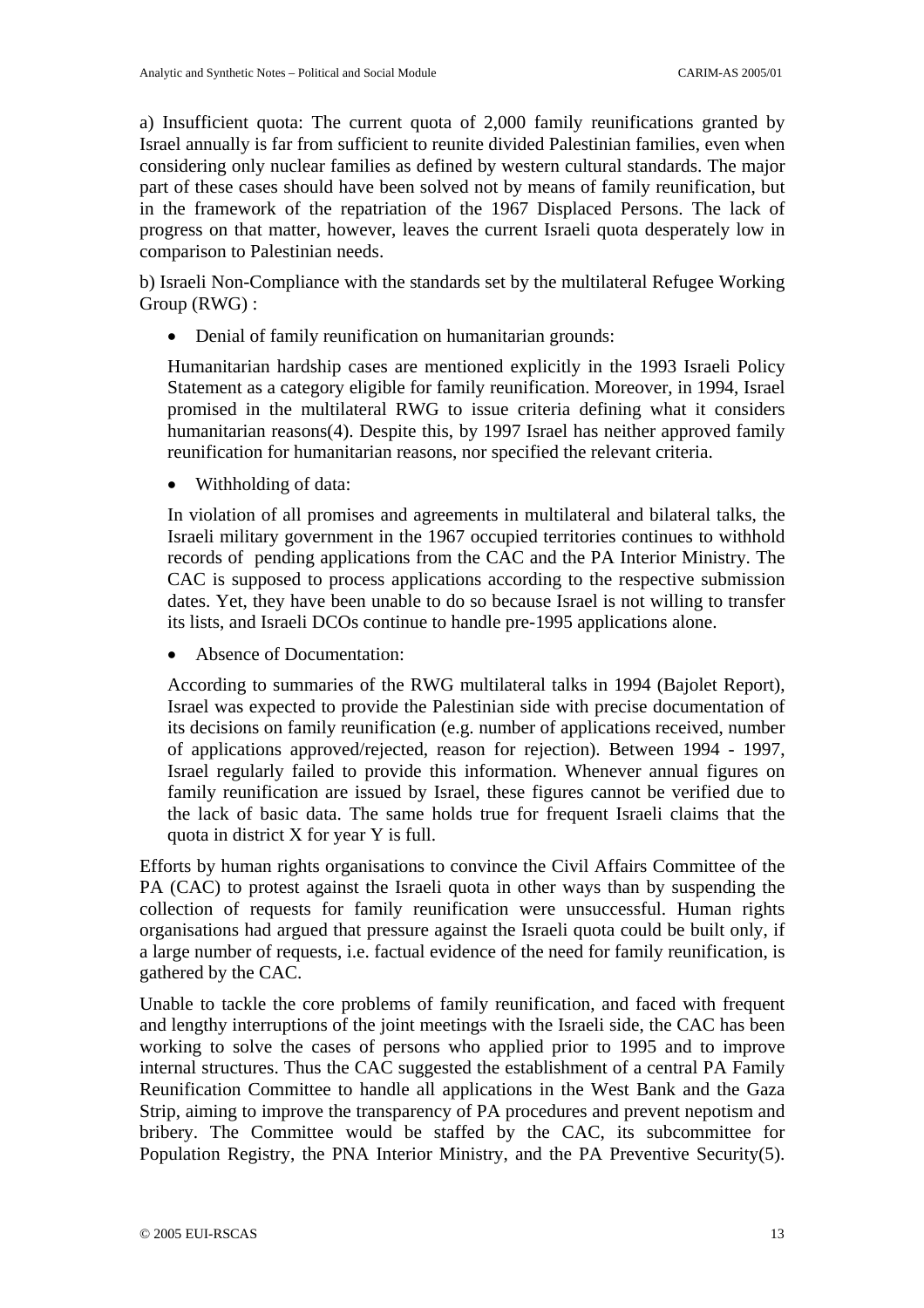By the autumn 1997, this central Family Reunification Committee was not yet established.

Moreover, the CAC worked to formulate new suggestions and proposals which—due to the breakdown of the system of coordination—were never actually presented to the Israeli side:

Simpler application procedures for family reunification:

Applications should be collected by the PA Interior Ministry in form of simple name-lists (instead of the extensive personal information currently required); these lists should then be studied and approved/rejected by the Israeli side;

• Changes in the quota system:

The current Israeli district quota should be replaced by a central quota for the West Bank and Gaza Strip. This, the CAC hopes, would be followed by the complete abolishment of the quota system.

In October 1997, negotiations between the CAC and the Israeli military government were renewed, and family reunification was one of the issues discussed. In these negotiations, the CAC hoped to achieve finally an Israeli compromise with regard to the annual quota in the West Bank.

Finally, the breakdown of the system of family reunification has strongly effected the lives of Palestinian residents in the PA areas. New marriages lead to more suffering, as couples wed after November 1995 face forced separation with no prospect of living united, legally, and secure, until after the turn of the millennium. Israeli denial of family reunification to newly-wed couples represents a gross violation of international law and standards which cannot be justified by references to the peace process crisis.

# *II-2. Government policy on emigration*

While Israel is encouraging the Palestinians to emigrate out of the Palestinian Territories by many policies, the Palestinian National Authority does not have any specific policy in this matter.

# *II-3. Government policy on transit migration*

# a) Palestinian "Visitors" to the PNA Areas<sup>[4](#page-14-0)</sup>

## Visitor Permits

Until 1994, Israeli-issued temporary entry permits to the 1967 occupied territories constituted the only major means for maintaining family ties between Palestinian communities in the diaspora and their relatives in the West Bank and the Gaza Strip. Each year, tens of thousands of Palestinian refugees would cross the Allenby bridge at the border with Jordan. Applications for visitor permits had to be submitted by a relative of the visitor. Permits were valid for three months and renewable only with great difficulty.

 $\overline{a}$ 

<span id="page-14-0"></span><sup>&</sup>lt;sup>4</sup> This section was summarised from Exposed Realities Manal Jamal & Buthaina Darwish (1997) Palestinian Residency Rights in the Self Rule Areas Three Years After Partial Israeli Redeployment. Badi center.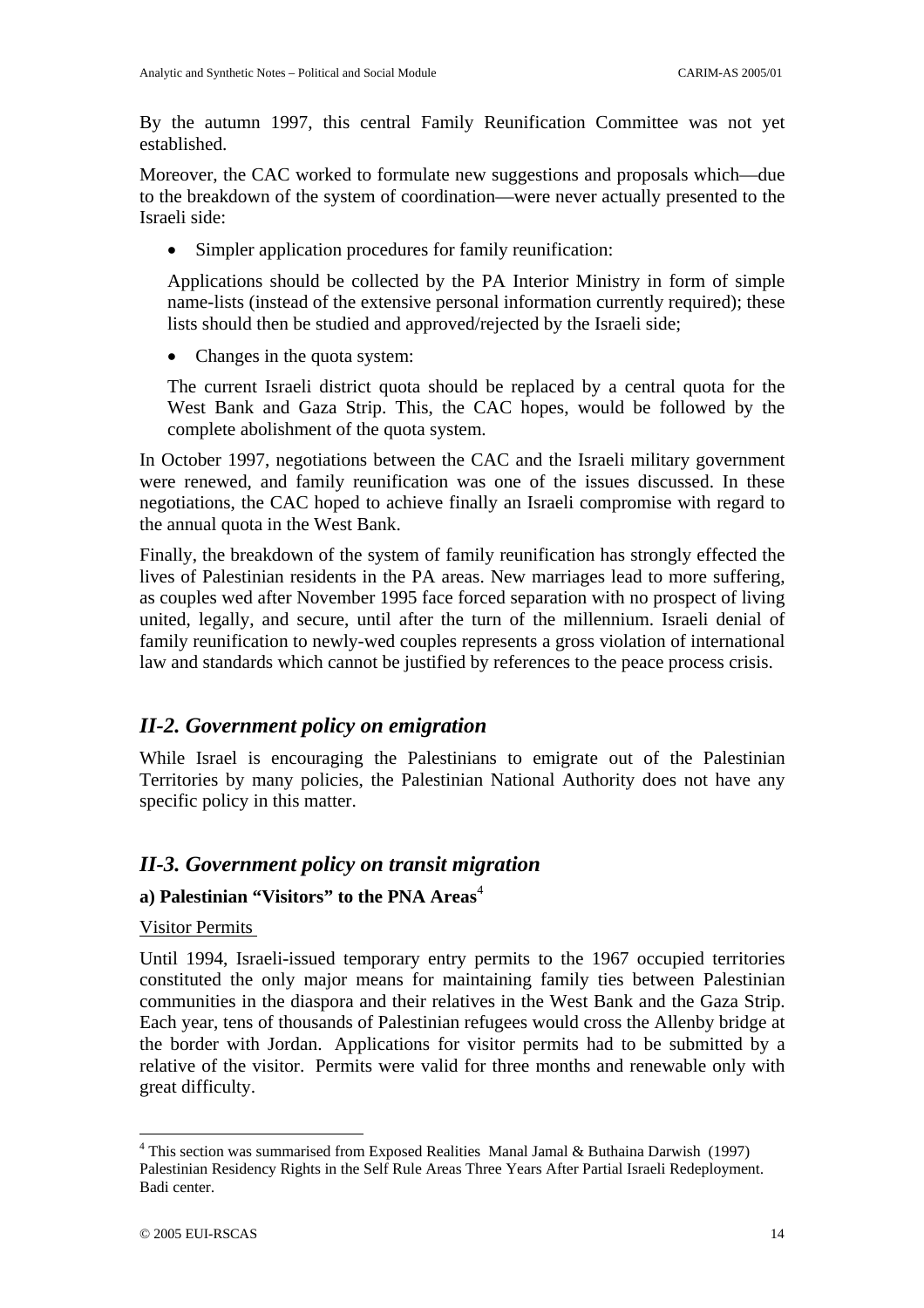The Israeli-Palestinian agreements introduced no major changes ino the old system of visitor permits. Israel keeps under its control the issuance of any permit to enter the West Bank or the Gaza Strip.

## Agreements and Regulations

According to the 1994 Cairo Agreement, visitor permits granted by Israel are valid for 90 days. The PA is authorised to renew them once for an additional four months. Further renewals require the Israeli authorities' approval.

The 1995 Taba Agreement (Annex III, Article 28/13) included several procedural changes which promised a somewhat less restrictive situation:

- Israel agreed to issue visitor permits throughout the whole year (and not only in the summer season);
- Both relatives and friends (not only first degree relatives) were to be eligible to submit an application;
- Visitor permits would allow the holder to enter East Jerusalem and Israel.

Since May 1994, residents of Jericho and Gaza wishing to obtain a visitor permit for a relative must submit an application to the PA Interior Ministry. The same applies to the rest of the West Bank since the Israeli redeployment in 1995. Applications collected by the PA Interior Ministry offices are then taken by the CAC to the nearest Israeli DCO for approval.

One improvement reported by the CAC is the fact that the payment (approximately NIS 80, that is US\$26) must only be made upon receipt of the permit, and not when applying as previously required.

The PA had originally hoped to further improve the new system created by the agreements with Israel. Among the ideas raised in 1995 was the facilitation of applications directly from abroad: visitors would apply to the PLO/PA representations abroad, the latter would forward the applications to the CAC in Gaza, then they would be processed by Israel, after which the permit would be deposited at the border where the visitor would receive it upon arrival.

# A disappointing implementation

# *Gaza Strip and Jericho, 1994-5:*

Immediately after the Israeli redeployment on 17 May 1994, the PA began handling visitor's permit applications in these areas. According to PA sources in Gaza, 50,000 Palestinians entered the autonomous areas on Israeli-issued visitor's permits between 17 May 1994 and April 1995. Most of them (35,000) entered the Gaza Strip during the summer of 1994. When their visitor's permits expired three months later, the majority wished to stay on and obtained a four-month renewal from the PA. By March 1995, almost all of these visitor's permits expired and Israel turned down all requests for a third extension. In April 1995, the CAC reported that Israel demanded from the PA to take measures to ensure that all Palestinian visitors with expired permits would leave the country.

# *West Bank 1994-5:*

Between November 1994 and mid-1995, the Israeli military authorities engaged in what seemed a last effort to evict Palestinian visitors with expired permits from the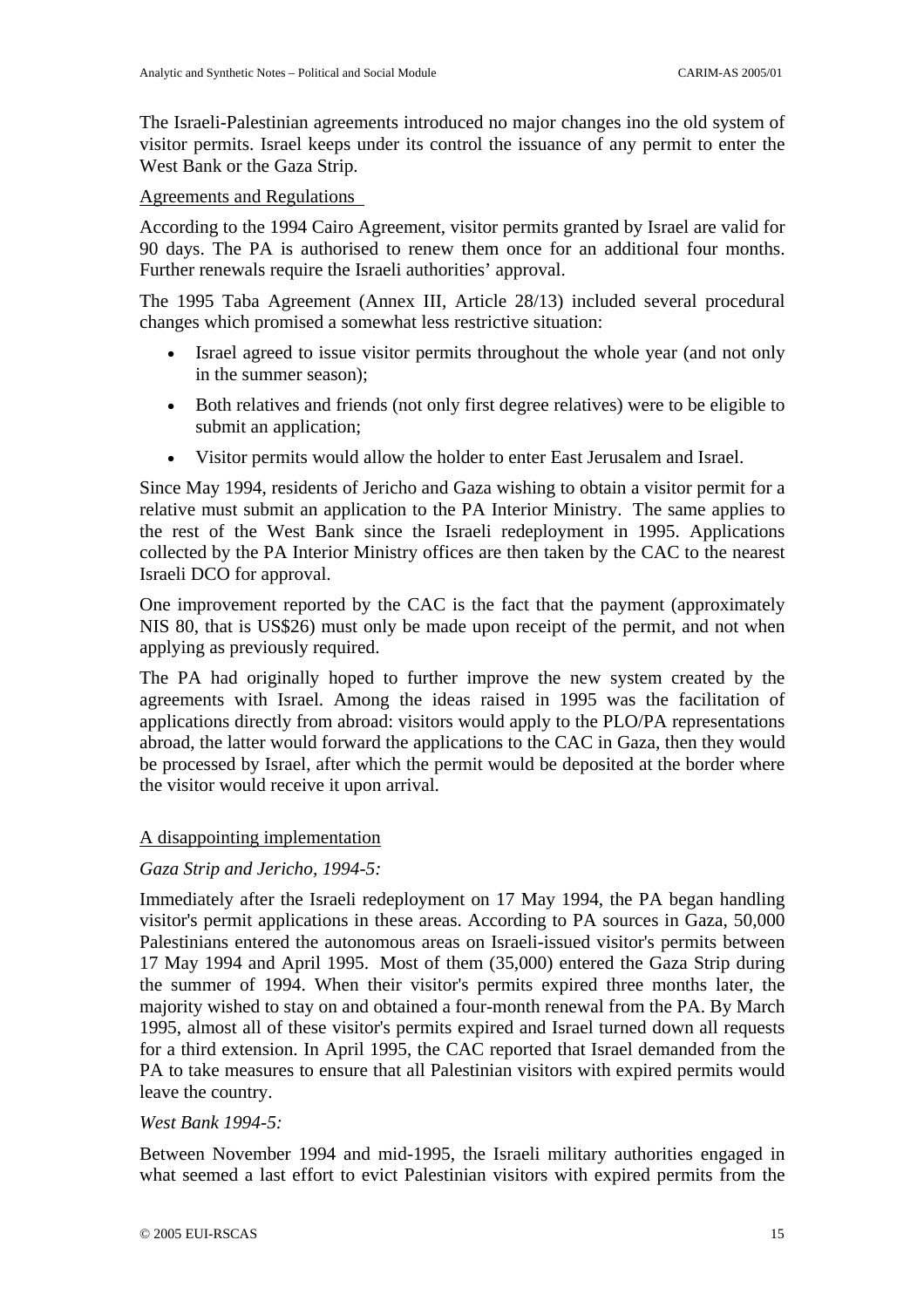West Bank still under Israeli control. Dozens of Bethlehem district residents were summoned by Israeli Civil Administration officers. In the northern West Bank, army raids of peoples' homes accompanied the summons. The summoned residents' ID cards were confiscated. Then, they were informed that their visiting relative (mostly spouses) must leave the country.

Two army raids in the villages of Qabalan/Nablus and Kharbatha/Ramallah resulted in the actual detention and deportation of several people to Jordan (al-Quds, 2/6/1995). Subsequently, human rights organisations intervened at the headquarters of the Israeli military government in Beit El. Yehuda Cohen, the officer in charge at Beit El, claimed that there was no new policy of deportation and the summons were personal initiatives of local Civil Administration officers. Consequently, confiscated ID cards were returned and human rights lawyers obtained temporary restraining orders for their clients.

In summer 1995, two years after the signing of the Oslo Accords but prior to the Israeli redeployment from West Bank (except Jericho), human rights lawyers were informed by the Israeli State Attorney that non-resident spouses of West Bank residents not covered by previous agreements with the Israeli High Court would no longer be issued visitor permits. Their justification was that there is a strong reason to suspect that they will not leave the country upon expiration of their visitor permits. Such spouses would be allowed to enter the country only after they are granted family reunification, i.e. a procedure implying years of waiting.

## *Following Israeli redeployment in the West Bank (November 1995 - 1997):*

Starting in November 1995, the PA was supposed to begin handling visitor permit applications in all major West Bank towns (except Hebron). However, Israelireinterpretations of the Taba Agreement (1995), in addition to the hermetic military closure imposed on the PA areas after the March 1996 bus bombings in Tel Aviv and Jerusalem, lead to a situation where visitor permit procedures came to a stand-still before the PA ever actually started to work. Throughout 1996 and 1997 the number of visitor permits issued remained way behind the original expectations, due to frequent military closures and interruptions in Israeli-Palestinian coordination. Visitor permits are not on the immediate agenda of the negotiations renewed in October 1997 between the CAC and the Israeli military government (Beit El). The CAC intends to tackle this issue only after other priority issues (family reunification, PA identity cards) are settled with the Israeli side.

The only category of visitors not encountering significant problems were spouses of Palestinian residents covered by the November 1992 Israeli High Court Agreement. As in the past, Israel continues renewing their six-month visitor's permits.

## Core Problems Pertaining to Visitors' Permits

## *Israeli Re-interpretation of the Taba Agreement (Article 28/13):*

Israel requires - in contravention to Article 28/13 of the Taba Agreement - that applications for visitor permits be submitted by a first degree relative (parent, sibling, child). Moreover, Israel introduced additional requirements not mentioned in the Agreement, e.g. applicants for visitor's permits must document that:

- s/he has permanent resident status in another country;
- s/he possesses a valid passport of another country;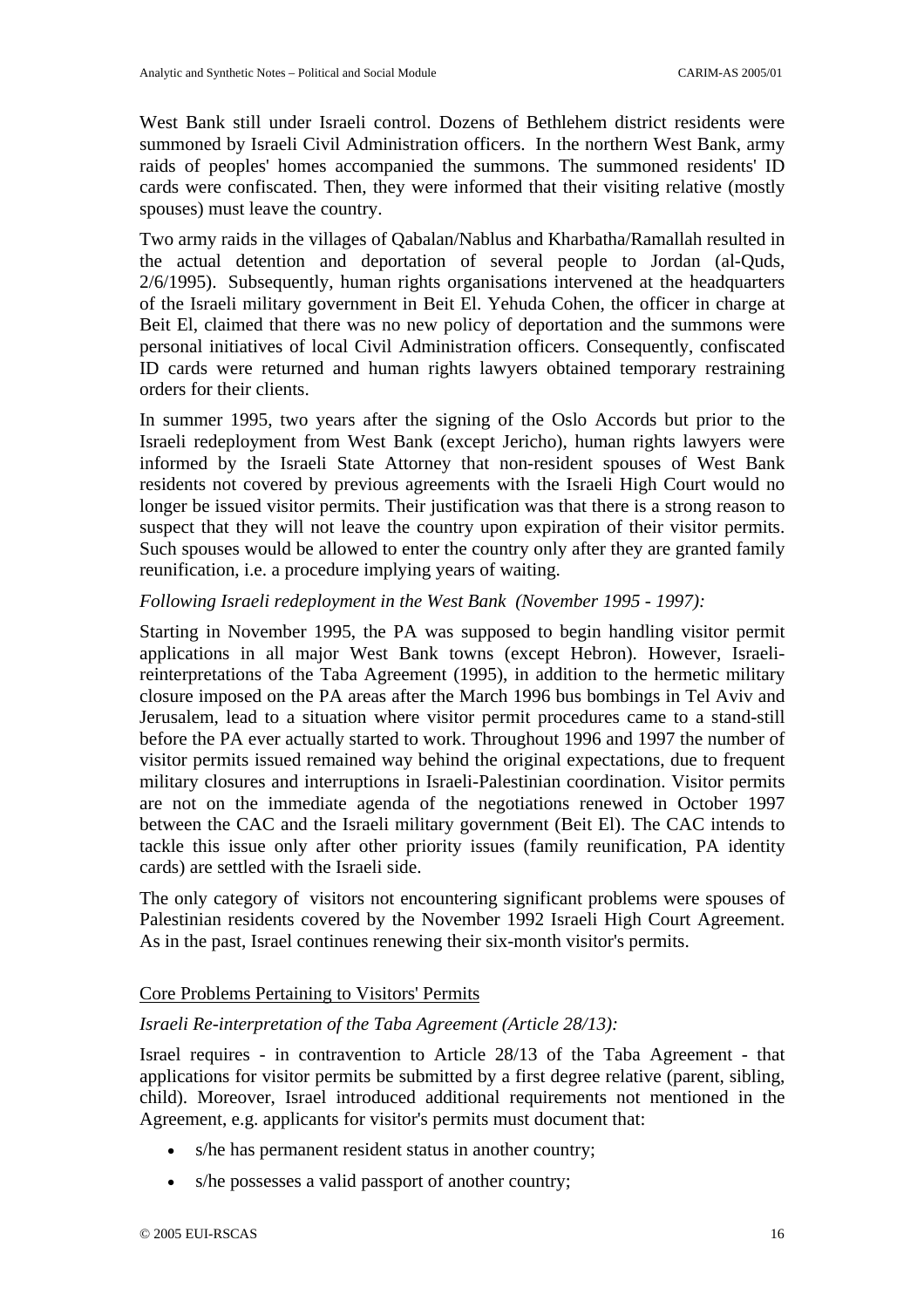In contravention to the Taba Agreement, Palestinian visitors have not been permitted to cross the Israeli checkpoints into Israel and occupied East Jerusalem. According to the CAC, the chief Israeli negotiator on civil affairs under the Rabin-Peres government, Oren Shahor, informed the PA immediately after signing the Taba Agreement (September 1995) that Israel would not implement this provision of Article 28/13. Since then, CAC negotiators have tried to obtain a compromise by offering various new formulas (e.g. a special Israel-entry visa attached to the visitor's permit), but to no avail. PA Interior Ministry staff in Bethlehem expressed the suspicion that this Israeli policy was part of a broader Israeli scheme, i.e. to prove to the population that the PA is inefficient. For example, visitor's permits issued via the PA do not allow access to East Jerusalem and Israel, its holders are subject to the Israeli-imposed military closure, while Palestinians coming from Jordan on an Israeliissued tourist visa are permitted to move freely and even allowed to cross the checkpoints in their private cars.

By the end of 1996, PA Interior Ministry offices reported that the Israeli DCO refused to accept applications for visa extensions submitted by foreigners residing in the West Bank PA areas. Holders of foreign passports could only obtain a renewal directly from the Israeli Interior Ministry, or - if rejected - leave the country. The Israeli DCO at the Erez checkpoint/Gaza does not object to extending visas for foreigners residing in the Gaza Strip, however these visas, extended via the PA, do not permit entry into Israeli state territory. By mid-1997, Israeli DCO offices in the West Bank began adopting the policy of the DCO in Gaza.

#### *Denial of Visitor's Permits on Security Grounds:*

Israel continues its old practice of claiming unspecified security reasons to justify the rejection of applications for visitor permits. In the absence of legal redress, the CAC may only re-raise the case of a rejected application in the joint meetings with the Israeli side.

# *Break-down of Israeli-Palestinian Coordination - Pile-up of Applications:*

Already in early 1996 it was obvious that the demand for visitor permits far exceeded the number of applications processed by the Israeli side. Additional military closures of PA areas A and the total collapse of the system of Israeli-Palestinian coordination led to a situation where hundreds of applications remained unattended for months. In order to avoid additional pile-up of applications, the PA Interior Ministry decided by mid-1996 to accept no more than a quota of 100 applications per week.

# *Illegal Visitors and Israeli Pressure on the PA:*

Due to Israel's restrictive renewal policy and the lack of progress in the political negotiations over all forms of repatriation, many Palestinian visitors decided to stay in the country even after their visitor permit expired (15,000 persons between 1994 - March 1996 according to PA sources). Israel can no longer deport persons living in Palestinian areas A (mainly towns). Still, living in the occupied territories without valid documents contains considerable hardship and risk. These Palestinians face difficulties in finding employment, access to educational institutions and legal transactions, the impossibility of travelling abroad, and the danger of being picked up at one of the Israeli checkpoints between Palestinian towns. Thus, the risky option of staying on illegally is chosen mainly by the desperate and poor. These may be persons who are not permitted re-entry to the country of their previous domicile (e.g.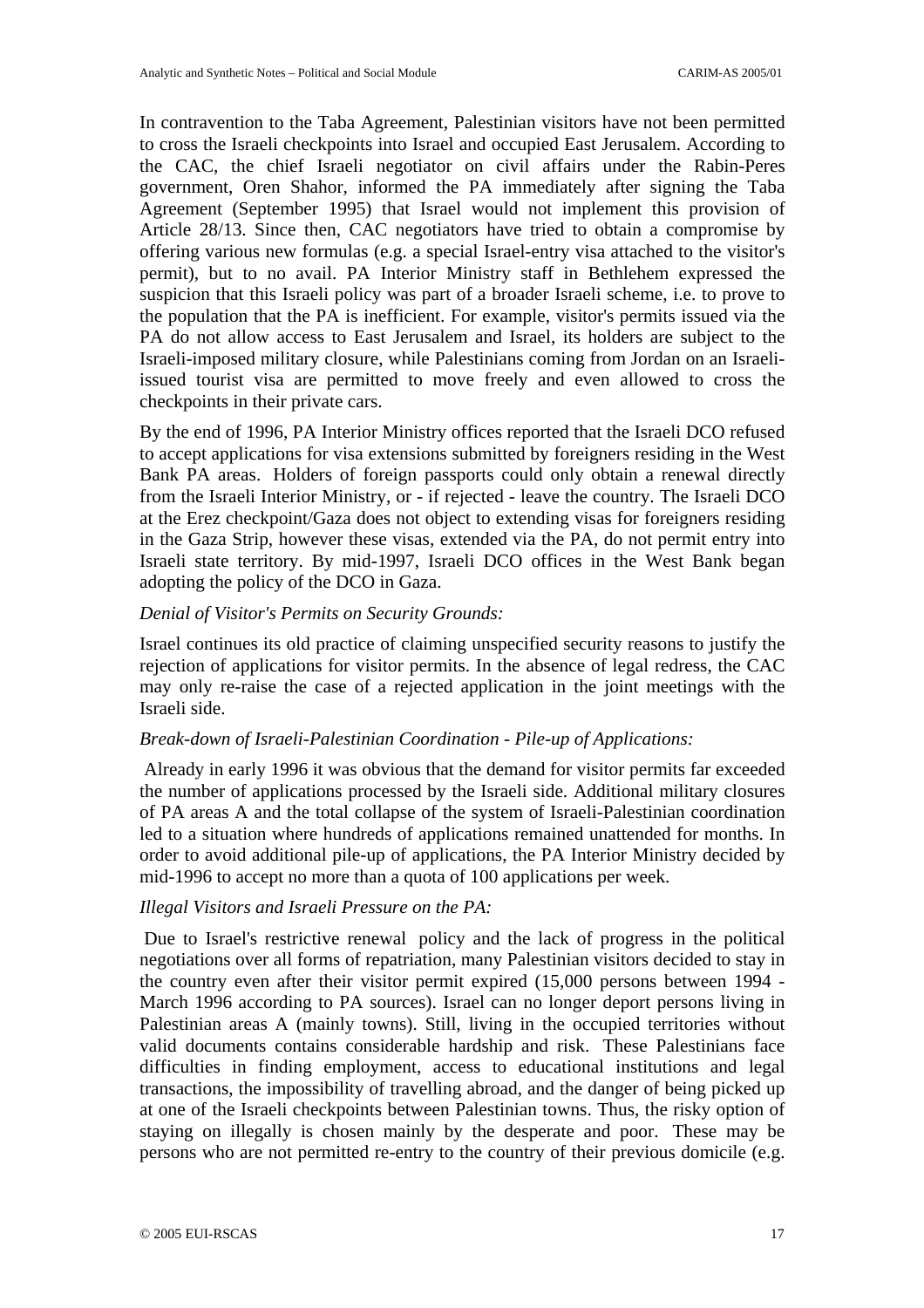approximately 6,000 persons from Libya and Kuwait), and/or persons who have no hope for rapid family reunification (elderly parents, spouses, ill relatives).

Already in March 1996, only three months after the hand-over of civil affairs to the PA, Israel informed the PA Interior Ministry in Bethlehem of 960 allegedly illegal persons present in the district. The issue of illegal persons is regularly raised by the Israeli side in joint meetings on all levels. Israel claims that a total of 36,000 people with expired visitor's permits are currently staying in the West Bank and the Gaza Strip and demands action by the PA. The PA-CAC has been trying to counter the Israeli pressure by preparing detailed case lists based on field research. According to the CAC, these findings show that many of the allegedly illegal over-stayers have either left the country, obtained other types of visas (students, investors), or have been registered as residents. Therefore, the Israeli figures are exaggerated.

# **b) Special Visitors to the PNA**

According to the Taba Agreement (Annex III, Article28/13), Palestinian professionals and investors may be issued special visitor permits - again pending Israeli consent. Applicants must enter first on a regular visitor permit or visa and then submit an application for a work permit to the local Palestinian Interior Ministry offices. The application is then transferred to the CAC, which negotiates each case with the Israeli side. If the application is approved, a six-month work visa is issued and renewed once for another six months. If the applicant holds a visa which permits entry to East Jerusalem and Israel, his/her work permit will also permit crossing the Israeli checkpoints. If the original visitor's permit is restricted to the PA areas, the attached work permit will include the same restriction.

In 1995-6 the CAC filed 250 applications for professionals working in PA institutions, investors, employees in the private sector (large enterprises only) and in local and international NGOs. By December 1996, Israel had approved 140 special work visas.

# **c) Palestinian Tourists in Palestine**

One implication of the 1994 peace agreement between Jordan and Israel is the fact that - for the first time since 1948 - Palestinian citizens of Jordan, i.e. the vast majority of Palestinian refugees in Jordan, can visit Palestine on an Israeli tourist visa. Thus, the first alternative to the traditional Israeli visitor's permit system was established.

Entering Palestine as a Palestinian tourist certainly has many implications on the political-symbolical level. It symbolises termination of the Palestinian refugees' historical rights to Palestine. This symbolism has concrete expressions also on the legal level. Palestinians entering on an Israeli tourist visa (and not on a visitor's permit) cannot take advantage of the provisions of the November 1992 Israeli High Court Agreement (six-months renewable visitor's permits), nor of the new visa arrangements based on the Israeli-Palestinian agreements (four-month renewal of visitor's permit via the PA).

Israel certainly has a vested interest in Palestinian tourism. However, the fear of being flooded by thousands of refugee-tourists who come to stay and join the cheap labour market in Israel, has compelled Israeli authorities to maintain a strongly selective visa policy. Jordanian applicants for tourist visas are screened thoroughly. Visas are only issued to certain categories (not to young males who could be seeking employment in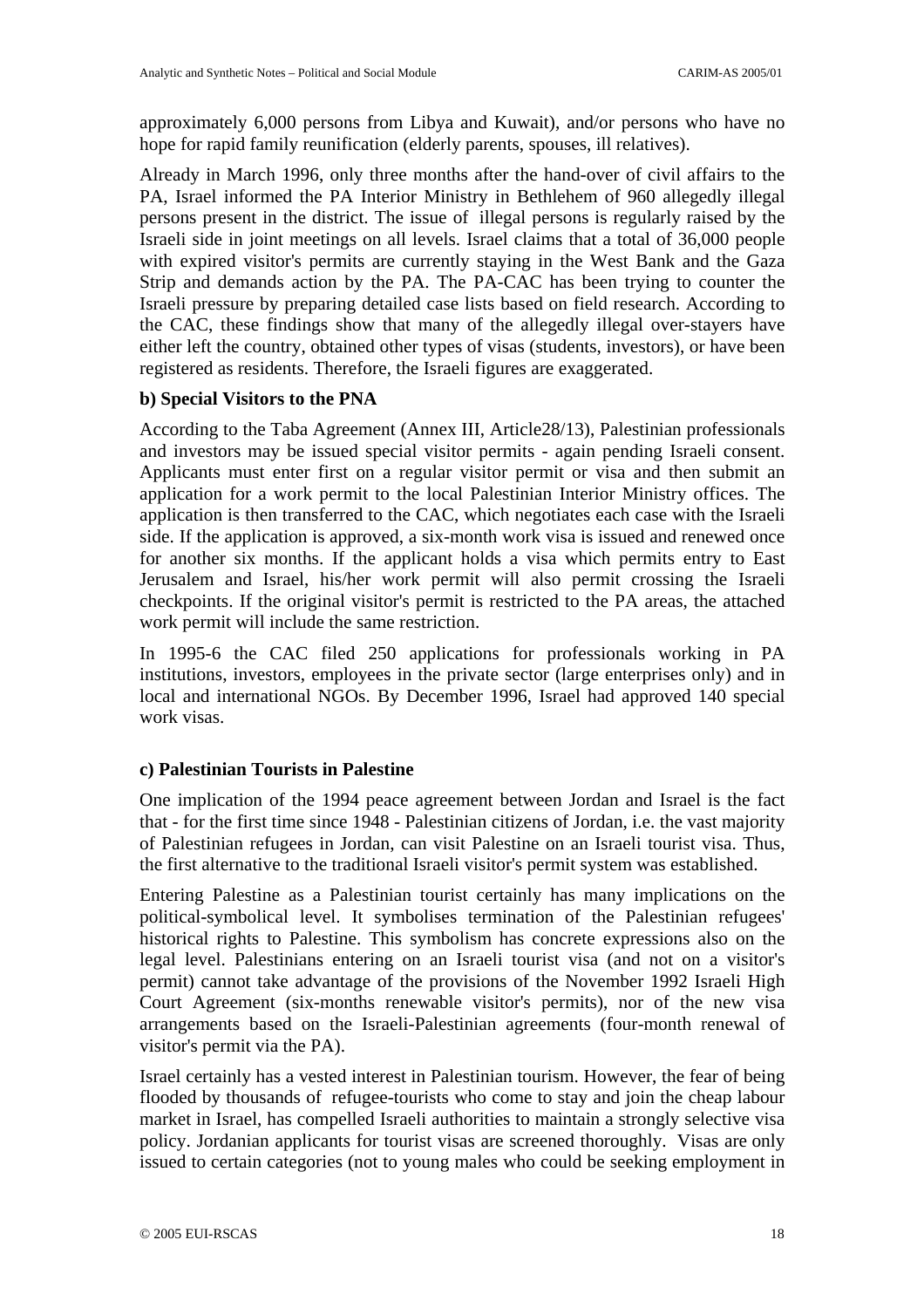Israel, travellers in guided group tourism, etc.). Moreover, tourist visas are issued for very short time periods (only 5 - 10 days).

# *II-4. The Law on the Encouragement of Investment*

The Palestinian National Authority has created a framework of economic laws to encourage and support foreign and local investment in Palestine. The implementing agency is the Palestinian Investment Promotion Agency (PIPA). These laws were drafted to help protect potential investors from undue risk and to promote the profitability of their investment. The *Law on Encouragement of Investment in Palestine* of 1998 encourages capital investment in all sectors of the Palestinian economy by both local and foreign corporations registered to do business in Palestine. The Palestinian Authority hopes that increased capital investment growth will generate jobs, and help to develop an export-oriented manufacturing base.

The Law contains the following incentives:

- 1. Various exemptions on customs duties apply to spare parts (meeting certain criteria), fixed assets for developing or enlarging an already existing enterprise, and price increases due to changes in costs associated with price hikes in the exporting country, or increases in shipping or transformation costs.
- 2. Exemptions on income taxes are also granted to investments greater than US\$100,000, with nominal tax rates applied thereafter on net profit for a given number of years, based on the size of the investment.
- 3. Additional exemptions and incentives may be granted to enterprises engaged in export activities.
- 4. Special incentives and exemptions apply to investments in hospitals and hotels.

# *II-5. Return migration*

In 1948, 800,000 Palestinians were expelled or fled out of fear from their homes in what is now Israel, and they never have been allowed to return. In 1967, by the most conservative estimate, more than 200,000 Palestinians fled their homes in the West Bank and the Gaza Strip when Israel occupied the West Bank, including East Jerusalem, and the Gaza Strip. They and their descendents are often referred to as the "1967 Palestinian displaced persons." The 1967 displaced persons have never been allowed by Israel to return to the Occupied Palestinian Territories. Today, the original Palestinian refugees and their descendents are estimated to number more than 6.5 million[4] and constitute the world's oldest and largest refugee population, making up more than one-fourth of the entire refugee population in the world. More than any other factor, the dispossession and suffering of the Palestinian refugees have fuelled the Palestinian-Israeli conflict. And more than any other factor, their fate is the key to its resolution.

At the Camp David summit, Palestinian and Israeli negotiators overcame an important barrier by discussing the Palestinian refugees seriously for the first time, but they remain sharply divided on the issue. As before, Israeli officials maintain that the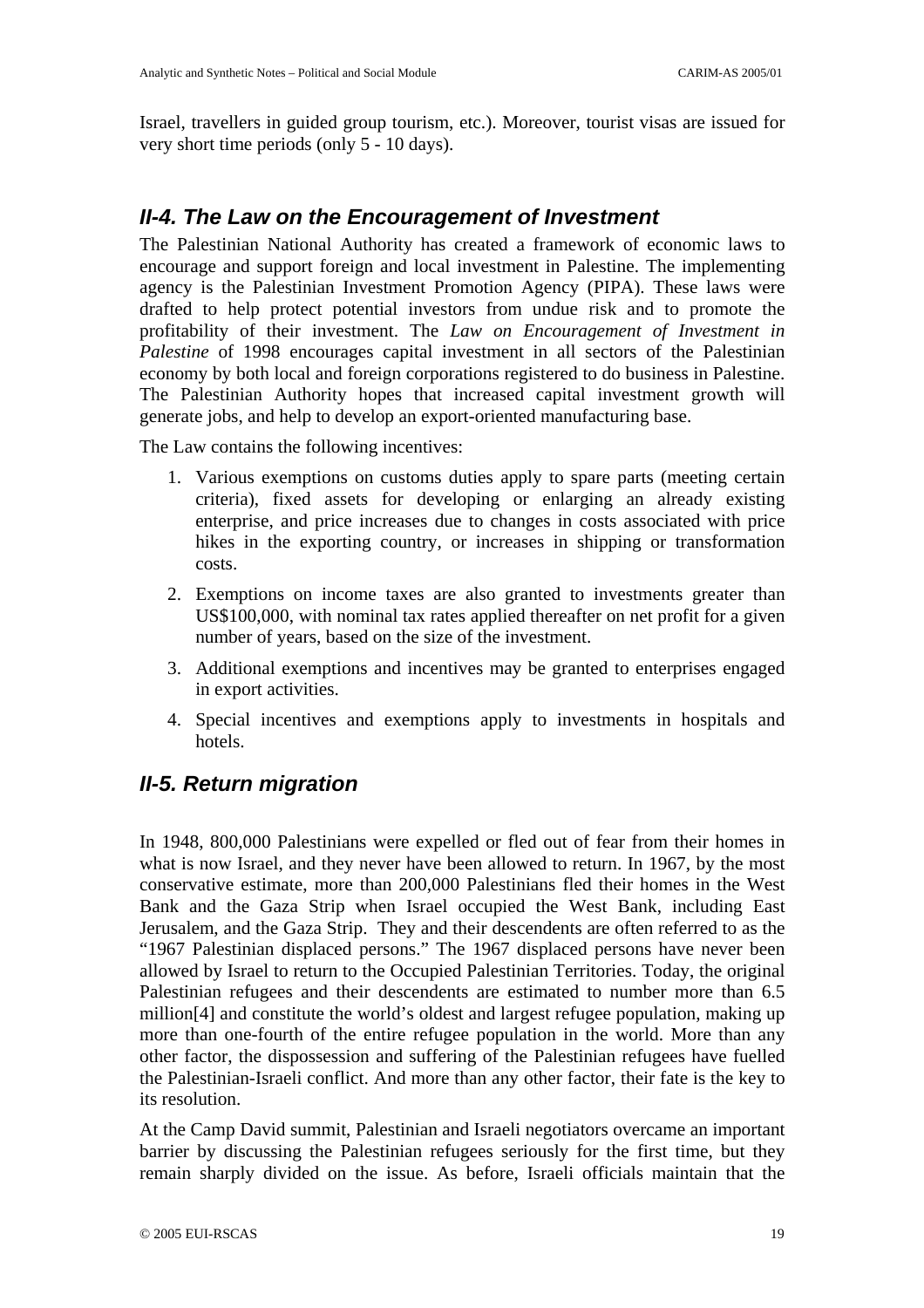creation of the Palestinian refugee problem had nothing to do with Israeli policies and practices. They claim instead that the Palestinian exodus was prompted by calls from Arab leaders for Palestinians to flee--or simply by the tragedy of war--even though substantial evidence from recently declassified official Israeli sources reveals premeditated plans to expel and transfer indigenous Palestinians across the borders into other Arab states.

# **a) The Right of Return of the Palestinian Refugees**

The right of return is enshrined in international law.

The UN Resolution 194 - (passed on 11 December 1948 and reaffirmed every year since 1948) [10] stipulates that "...the [Palestinian] refugees wishing to return to their homes and live at peace with their neighbours should be permitted to do so at the earliest practicable date, and that compensation should be paid for the property of those choosing not to return and for loss of or damage to property which, under principles of international law or in equity, should be made good by the Governments or authorities responsible."

The Universal Declaration of Human Rights says that "Everyone has the right to leave any country, including his own, and to return to his country." (Article 13(2)).

The International Convention on the Elimination of All Forms of Racial Discrimination stipulates that "…State Parties undertake to prohibit and to eliminate racial discrimination on all its forms and to guarantee the right of everyone, without distinction as to race, colour, or national or ethnic origin, to equality before the law, notably in the enjoyment of…the right to leave any country, including one's own, and to return to one's country." (Article  $5(d)(ii)$ ).

The International Covenant on Civil and Political Rights stipulates that: "No one shall be arbitrarily deprived of the right to enter his own country." (Article 12(4)).

According to the international practice - in Bosnia, East Timor, Kosovo, and Rwanda - refugees have had their right of return honoured. In Kosovo, the right of return was considered a "non-negotiable" issue. (PLO Report: *Double Standards: How the International Community has Taught Israel that it is Above the Law*).

## **b) The Palestinian Position on Refugees**

Palestinian refugees must be given the option to exercise their right of return (as well as receive compensation for their losses arising from their dispossession and displacement) though refugees may prefer other options such as: (i) resettlement in third countries, (ii) resettlement in a newly independent Palestine (even though they originate from that part of Palestine which became Israel) or (iii) normalisation of their legal status in the host country where they currently reside. What is important is that individual refugees decide for themselves which option they prefer – a decision must not be imposed upon them.

# **III. Israeli and Palestinian Debates about the Palestinian Right of Return**

Palestinian national identity is founded on the narrative of the *Nakba*, the catastrophe of 1948 which ended by he dispersion of the Palestinian people. The right of return first emerged as a credo within the diaspora, before being propagated in the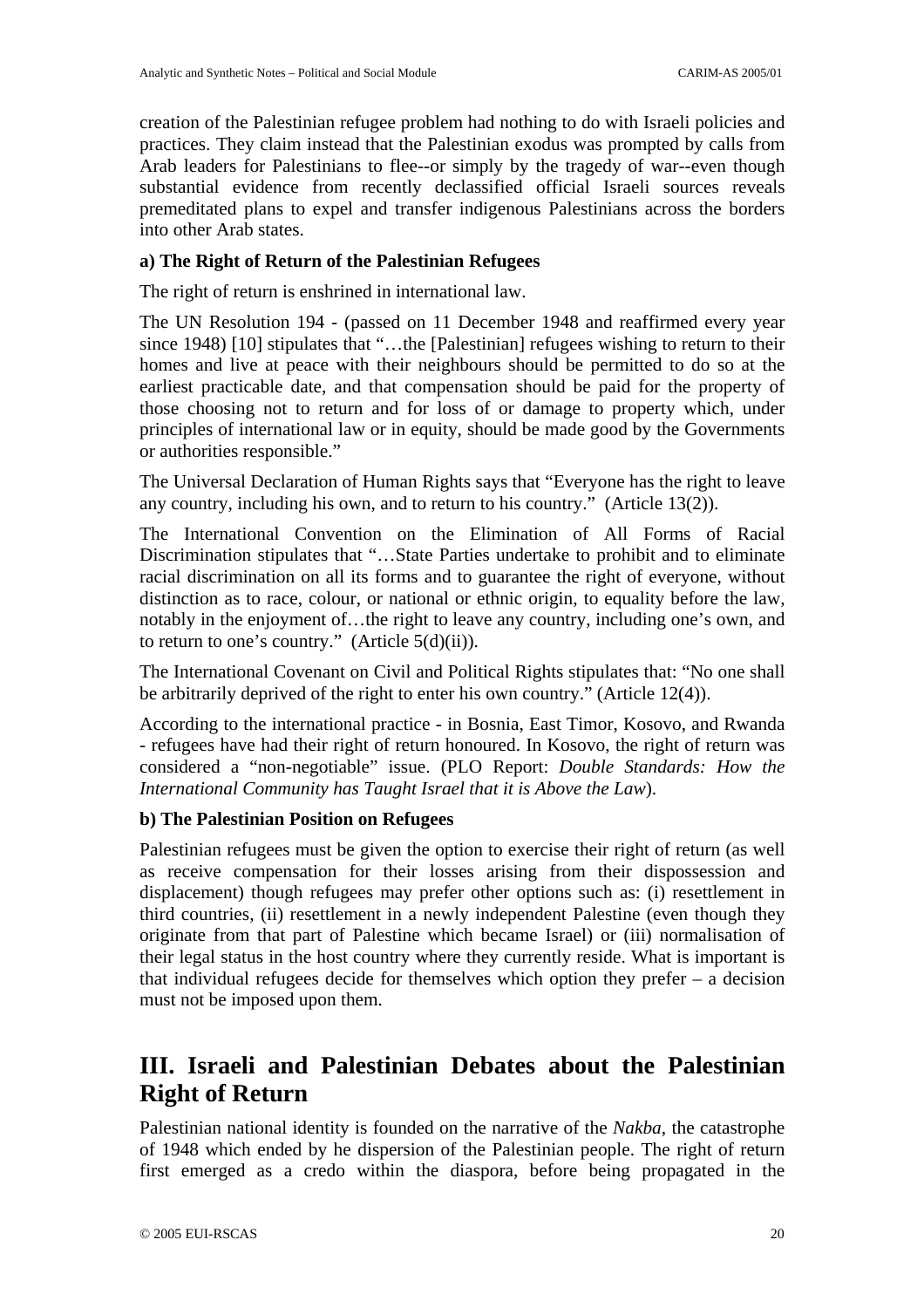Palestinian Territories. However, it does not bear exactly the same meaning for the different communities. Indeed, the commemoration of Nakba Day was, until recently, more important in the diaspora than in the Palestinian Territories.

From the beginning of the nineties, it was these associative organisations in Europe and America that carried the flame of the Right of return. The Al-Awda network ('Return') was founded in 1994 on the basis of a coalition of associations in the UK, Germany, Denmark, Belgium, the United States and Canada. Then, it spread to the Arab countries neighbouring Israel before taking root in the Palestinian Territories. This network, composed of Palestinian Diaspora activists and supporters of Palestinian nationalism, has attempted to lobby Human Rights Watch and Amnesty International for positions in favour of the Right of return for Palestinian refugees. This reflects a rare case of a Southern network undertaking the effort of influencing the policies of Northern organisations.<sup>[5](#page-21-0)</sup>

Al-Awda was successful in organising activities, such as meetings, peaceful demonstrations and information campaigns. Thanks to this movement, many Palestinian communities in various western countries began to organise themselves.

In this context a polemic arose after professor Sari Nusseibeh declared that, in the framework of a two-state solution, the Palestinians could not demand the return of the refugees to their homes inside of the Jewish entity, to which Al-Awda responded by demanding professor Nusseibeh's dismissal from his post.<sup>[6](#page-21-1)</sup>

 $\overline{a}$ 

<span id="page-21-0"></span> $5$  One can consider it like a network of a region of the South, even though it is partially implanted in the North, because in this case its leaders are the immigrants who have often been installed there quite lately.

<span id="page-21-1"></span> $6$  For more information about the different reactions, see <http://www.shaml.org/ground/index.htm>and especially:

<sup>-</sup> Reactions from Al-Awda (petition), Badil's response, and Salman Abu Sitta (in English)

<sup>-</sup> BADIL Resource Center: Public Statement Issued by Palestinian Popular Institutions,

Organisations and Unions (BADIL E-Mail Update 11/20/01)

<sup>-</sup> Response by Gershon Baskin, IPCRI Director, to Aaron Lerner of IMRA concerning the SariNusseibeh Controversy (www.imra.org/il, 11/18/01)

<sup>-</sup> Statement from Palestinians in UK: The right of return is non-negotiable and cannot be annulled by time (in Arabic) (e-mail distribution 11/17/01)

<sup>-</sup> Palestinian Minister of Information Yasser Abed Rabbo On the Right of Return: Brookings Institution Debate with Yossi Beilin and Martin Indyk (from Ha'aretz, Akiva Eldar, 11/22/01)

<sup>-</sup> Communiqué from Fateh Youth Organisation, Al Ayam, Ramallah, 23/11/2001(in Arabic)

<sup>-</sup> Clarification from Fateh Youth Organisation, Al Quds Newspaper: Jerusalem, 26/11/2001 . (in Arabic)

<sup>-</sup> Report of the Palestinian Right of Return Coalition Second Annual International Coordinating Meeting (BADIL Resource Center 12/5/01 )

<sup>-</sup> Letter to Sari Nusseibeh. No Right for Any Official to disregard 70% of the Palestinian

people, by Asad Abdel Rahman, Al Quds Al Arabi: London, 4 December 2001 . (in Arabic) - From Naif Hawatmeh to Sari Nusseibeh, Al Quds Al Arabi: London, 3 December 2001 (in Arabic)

<sup>-</sup> Benny Morris Tells Yediot Ahronot: "we must not recognise the right of return" (Middle East Media Research Institute, Special Dispatch 12/9/01)

<sup>-</sup> Nusseibeh: Palestinian State Will Solve Refugee Problem (12/21/01)

<sup>-</sup> Article about Sari Nusseibeh. Noblesse Oblige, By Vered Levy-Barzilai, Ha ' aretz, Decem ber 29, 2001

<sup>-</sup> An Open Letter to Prof. Sari Nusseibeh, By Nizar Sakhnini, December 30, 2001 5:23, publishe by Al Awda.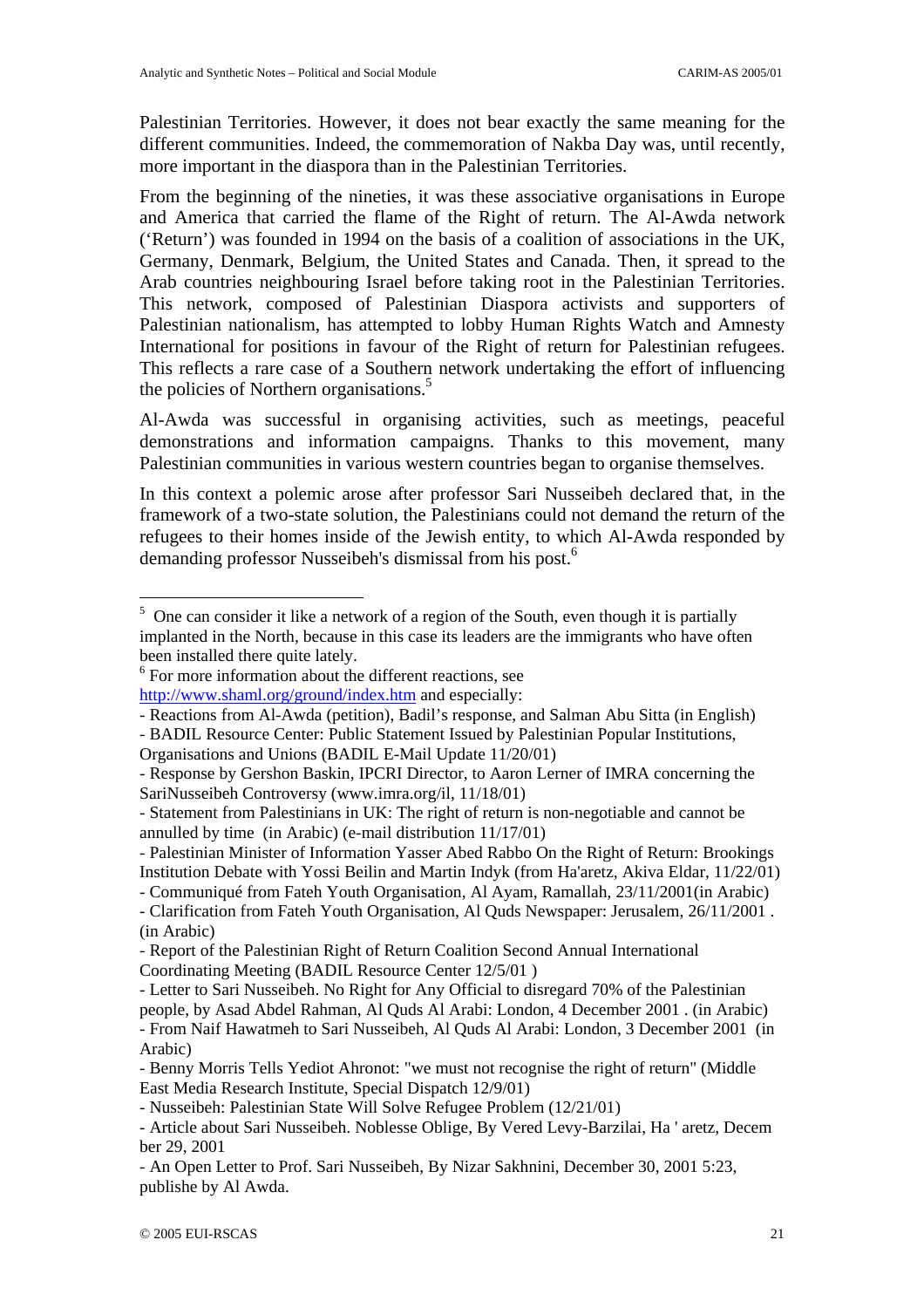The point raised by Prof. Nusseibeh was not very new. Azmi Bishara, deputy of the Israeli parliament, had already made the same remark<sup>7</sup> [W](#page-22-0)hat was new is the context in which it was raised. Nusseibeh made his declaration in the pragmatic framework of the Oslo process, while Bishara had pointed out as a contradiction contained in the two-state solution the fact that it could lead to the establishment of an apartheid-like system in Israel. Palestinian officials, like Saeb Erekat and Yasser Abed Rabbo, have clearly reiterated their long-standing contention that while the Right of return should be recognised, its implementation should be flexible. In an article published by the *New York Times* (3 February 2002), Yasser Arafat himself clarified the PNA position: "We seek a fair and just solution to the plight of Palestinian refugees who for 54 years have not been permitted to return to their homes. (...) We understand Israel's demographic concerns and understand that the right of return of Palestinian refugees, a right guaranteed under international law and United Nations Resolution 194, must be implemented in a way that takes into account such concerns." Taking care of Israel's demographic represented a major concession towards accepting Israel as a Jewish state.

It may be useful to look in some detail at how this debate was received by Palestinian and Israeli audiences.

## **a) The Israeli debate**

1

The reactions generated in Israel by Prof. Nusseibeh's declaration reflect a failure to recognise the debate in Palestine and the existence of voices of reason who can influence the Palestinian public opinion. This is, for instance, one of the messages of Zvi Bar'el in his article entitled "Separating the right from the return" (Ha'aretz, November 24, 2001). Danny Rubinstein, one of the columnists of Ha'aretz, summarises the Palestinian debate by this sentence: Nusseibeh's declarations "are the extraordinary that prove the ordinary" (Ha'aretz, November 12, 2001). The Israeli historian Benny Morris also considers Sari Nusseibeh "an exception. His statements are putting his life in danger. He is not one of the first rank senior leadership. I never

<sup>-</sup> Palestinian Refugees have every right to return, by The Palestine Right to Return Coalition (Al Awda), January, 1 2002 .

<sup>- [</sup>AL-AWDA-News] By Fawaz Turki; Please, don ' t speak on our behalf

<sup>- [</sup>Yediot Ahronot] Sari Nusseibeh - THE TROJAN HORSE / Saar, 1/1/2002 .

<sup>-</sup> The Issue of Refugees: A Cause not to be Desecrated, Fateh online, Editorial, 15/11/01

<sup>-</sup> The return of the intellectual, By Meron Benvenisti, Haaretz, 15 November 2001.

<span id="page-22-0"></span><sup>7</sup> Azmi Bishara states: "It is impossible to apply the right of return in the two-state framework! There is a structural contradiction between the two-state solution and the right of return for Palestinian refugees, which would change the demographic nature of the Jewish state, with the permission of the Jewish state itself. The Palestinian national liberation movement should decide whether the establishment of the Palestinian state without the right of return constitutes an acceptable historical compromise (as long as the state has sovereignty over the Haram al-Sharif and as long as the agreement allows refugees to return to inside the state's borders). If such a historical compromise is impossible from both Palestinian and Israeli points of view, we have before us a long struggle against apartheid, a struggle based on full citizenship for two peoples in one country. Israel will prefer a total war over this last option." Azmi Bishara, "Liberating the Homeland, Liberating Human Beings," *Wijhat Nazar*  23 (Cairo: al-Ahram, December 2001). [in Arabic], reprinted in Bishara, Azmi (2002) *The Site of Meaning. Essays from the first year of the Intifada*. Ramallah: Muwatin, p. 80 (in Arabic).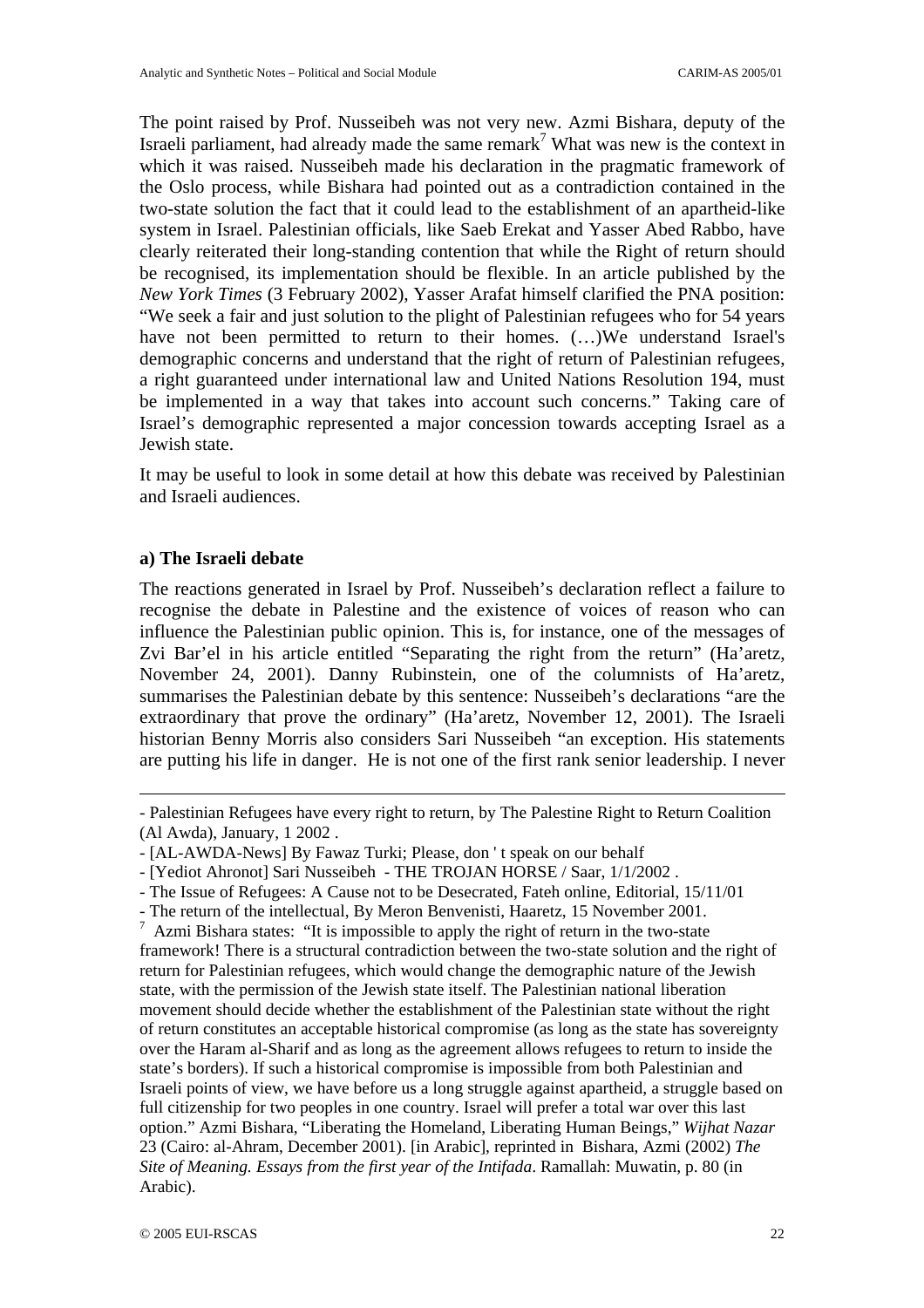heard Mohammad Dakhlan, Jibril Rajoub, or Abu Allah and their guys saying this. Even if they will sign on such a text at one stage or another, a new generation will emerge in ten or twenty years and will argue that they had no right to give up [the right of return]" (Yediot Ahronot, December 9, 2001).

These comments show how the debate on the Palestinian side is unacknowledged in Israel. Since the declaration of Sari Nusseibeh, many discussions have been held in newspapers, inside political parties and in the camps. The debate even assumed the form of an exchange of communiqués from the Fateh Youth organisation supporting Sari Nusseibeh and then a response from another faction inside Fateh, which reiterated the traditional position of the Palestinian leadership. By contrast, and especially since the beginning of the second Intifada, the Israeli media has reverted to a traditional response. For the first time, scholars like Benny Morris<sup>[8](#page-23-0)</sup> and A.B Yehoshua have voiced a very positional discourse relating to the question of Palestinian return with a highly emotional phobia, along the three following lines.

First, it is a discourse which deals with the conflict in psychological terms: there are a lot of writings about Israeli anxieties, worries and nightmares, and about Palestinian hatred.

Second, the discourse is ethnically centred*.* A major concern is demography and how the return of returnees would throw into disorder the legacy of ethnic cleansing. In the media, Israeli public relations campaigns have indeed worked intensively since Camp David to convince the world that there is actually even the possibility of massive Palestinian return, in order to bolster Israel's claim that return means the disappearance of Israel through the destruction of its demographic balance, i.e. its "Jewish character". This perspective has been disseminated in articles published in Israeli and Western newspapers by members of the Israeli "peace camp", including Amos Oz<sup>9</sup>[,](#page-23-1) Benny Morris<sup>10</sup>, A.B. Yehoshua<sup>11</sup> and David Grossman<sup>12</sup>. Starting from such premises, any serious discussion of the Palestinian right of return seems impossible.

<span id="page-23-0"></span><sup>&</sup>lt;sup>8</sup> See for instant the interview with Benny Morris ("The Arabs Are Responsible" Post-Zionist Historian Benny Morris Clarifies His Thesis) in Yediot Ahronot, December 9, 2001.

<span id="page-23-1"></span><sup>&</sup>lt;sup>9</sup> In an article published in The Guardian on 5 January, novelist and founder of Israel's Peace Now movement, Amos Oz, reiterated the view that Palestinians were rejecting "the most farreaching offer Israel can make" by insisting "on the right of return for millions of refugees to their homeland".

<span id="page-23-2"></span> $10$  He states: "any mentioning of the right of return is a disaster, a recipe for the destruction of the State of Israel. Even if Arafat will agree that Israel will only recognise its responsibility in creating the refugee problem while the Palestinians give up the actual right to implement it, Israel must still object to such a proposal …. If you recognise the responsibility, millions will demand their lands in return immediately thereafter. If the notion of the right of return will be recognised, there is also going to be an attempt to utilize that notion, and that will be the end of the State of Israel. [If that happens], there won't be a Jewish State here." (Yediot Ahronot, December 9, 2001)

<span id="page-23-3"></span><sup>&</sup>lt;sup>11</sup> See his article in French newspaper, *Liberation*, July 23, 2002.

<span id="page-23-4"></span> $12$  "They might be the biggest population group in a state whose essence and symbols they had always rejected, and whose extinction had been their highest aim" David Grosman, "No right of return", Frankfurter Allgemeine Zeitung, 10/1/2001, p.43.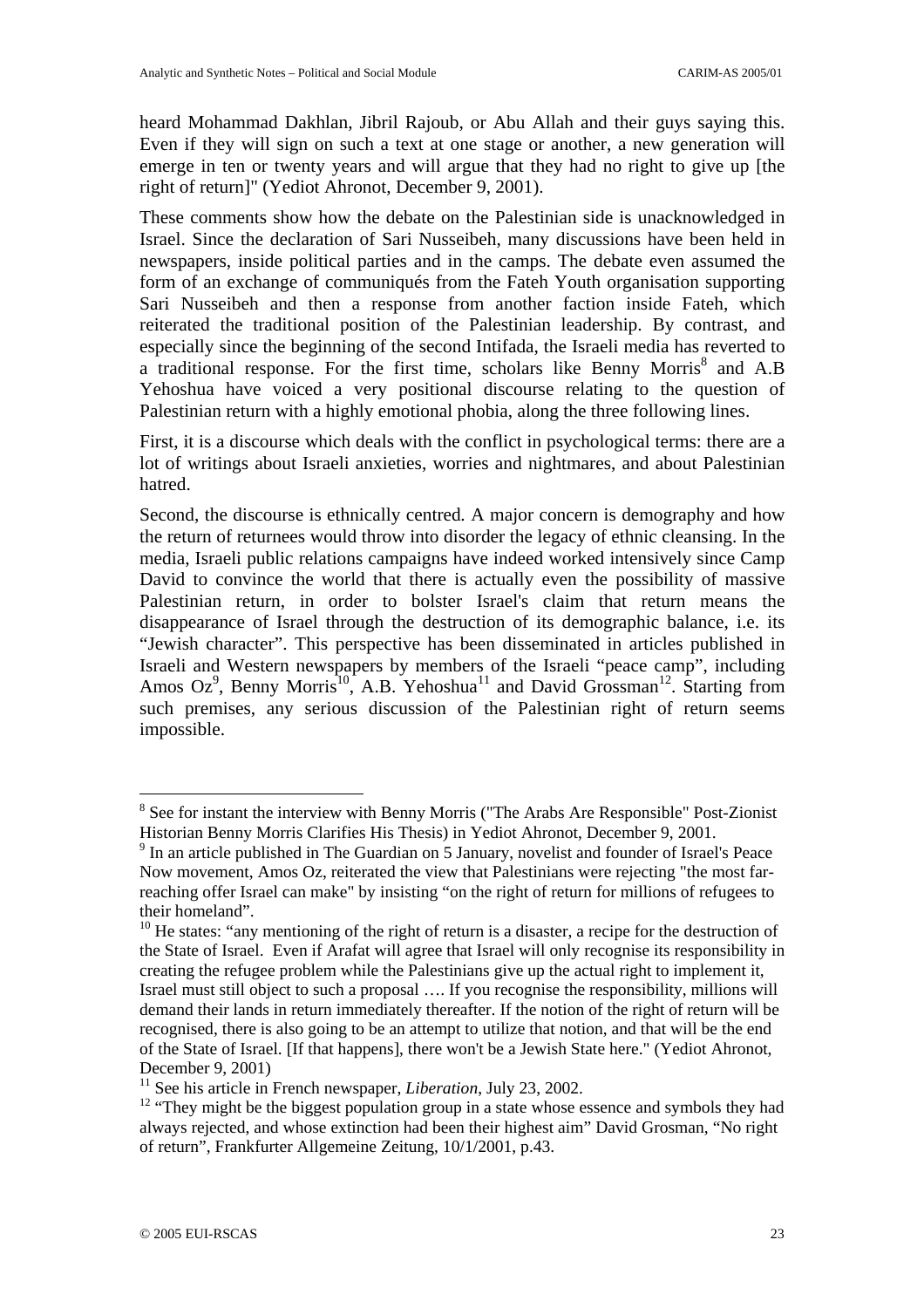Finally this discourse is hegemonic. In his article "Refugees forever", Yossi Alpher<sup>13</sup> wrote that "Israel could recognise some humanitarian right of family reunification, which Palestinians could label 'return' for all first generation refugees, i.e., those over 54 who were actually born in present day Israel, who wish to return and who have relatives that could assist in their absorption. Their number would not be large, nor would they affect the long-term demographic balance, but their 'return' could provide a degree of satisfaction for the Palestinian narrative without seriously challenging the Israeli narrative". At a rally of 15,000 organised in Tel Aviv on February 16, 2002 by Peace Now and the Beilin-Sarid "Peace Coalition," Nusseibeh demanded justice for the refugees and spoke of the need for Israel to take responsibility for the creation of the refugee problem and to apologise. But the Peace Now report on the rally recorded only Nusseibeh's statement that "the path to peace is through the return of the refugees to the state of Palestine and the return of the settlers to the state of Israel." As the Israeli sociologist Lev Grinberg argued, this partial silencing of Nusseibeh reveals the game played by his counterparts. It is telling that a main slogan at the rally was: "Leave the territories and be ourselves again."

Yehudith Harel, member of the Peace Now movement, summarised the attitude of many Israeli intellectuals by criticising one of the articles of Amos Oz, published in the British newspaper, *The Guardian*: "The attitudes reflected in Oz's article, even more than the political positions expressed, are the epitome of the intellectual corruption and the emotional handicap of the Israeli mainstream peace camp intelligentsia. This has generated within Israeli circles a deep-rooted, patronising, selfrighteous discourse, a lack of empathy for other people's suffering, a lack of understanding of their perspective and needs and, above all, an almost chronic conviction that the 'other' has to act in the best of Israeli interests."[14](#page-24-1) 

## **b) The Palestinian debate**

The Palestinian debate suffers from a lack of strategic political discourse. It presents the following characteristics.

The First characteristic is moral background of the Palestinian discourse, based on the idea that the Palestinian cause is a just one. With regard to the issue of refugees, the position is that the refugees, being uprooted from their land, should return home in accordance with the international law and human rights principles.

The second characteristic is the search for a national consensus. Some voices from the Diaspora and within the Palestinian Territories have called for a "national consensus" with a view to silencing Sari Nusseibeh and those who had addressed for the first time several unspoken and 'unthinkable' issues, in the same vein as the Islamist movement arguing that some topics are not up for discussion because it would be in violation of "God's Will" or in "contravention of the Koran".<sup>15</sup> But it is unclear what this national consensus consists in. With regard to the issue of the refugees, is it a consensus that addressing the question should await the implementation of their Right of Return?

 $\overline{a}$ 

<span id="page-24-0"></span><sup>&</sup>lt;sup>13</sup> bitterlemons.org - Palestinian-Israeli crossfire on "Refugees and the right of return", December 31, 2001.

<span id="page-24-1"></span><sup>14</sup> Yehudith Harel, "Peace Now and its 'Other'", *Al-Ahram Weekly*, 11 - 17 January 2001, Issue No.516,

<span id="page-24-2"></span><sup>&</sup>lt;sup>15</sup> See for instance Hossam Khader, Palestinian legislator from Balata camp: "Sari Nusseibeh has taken himself away from the national camp".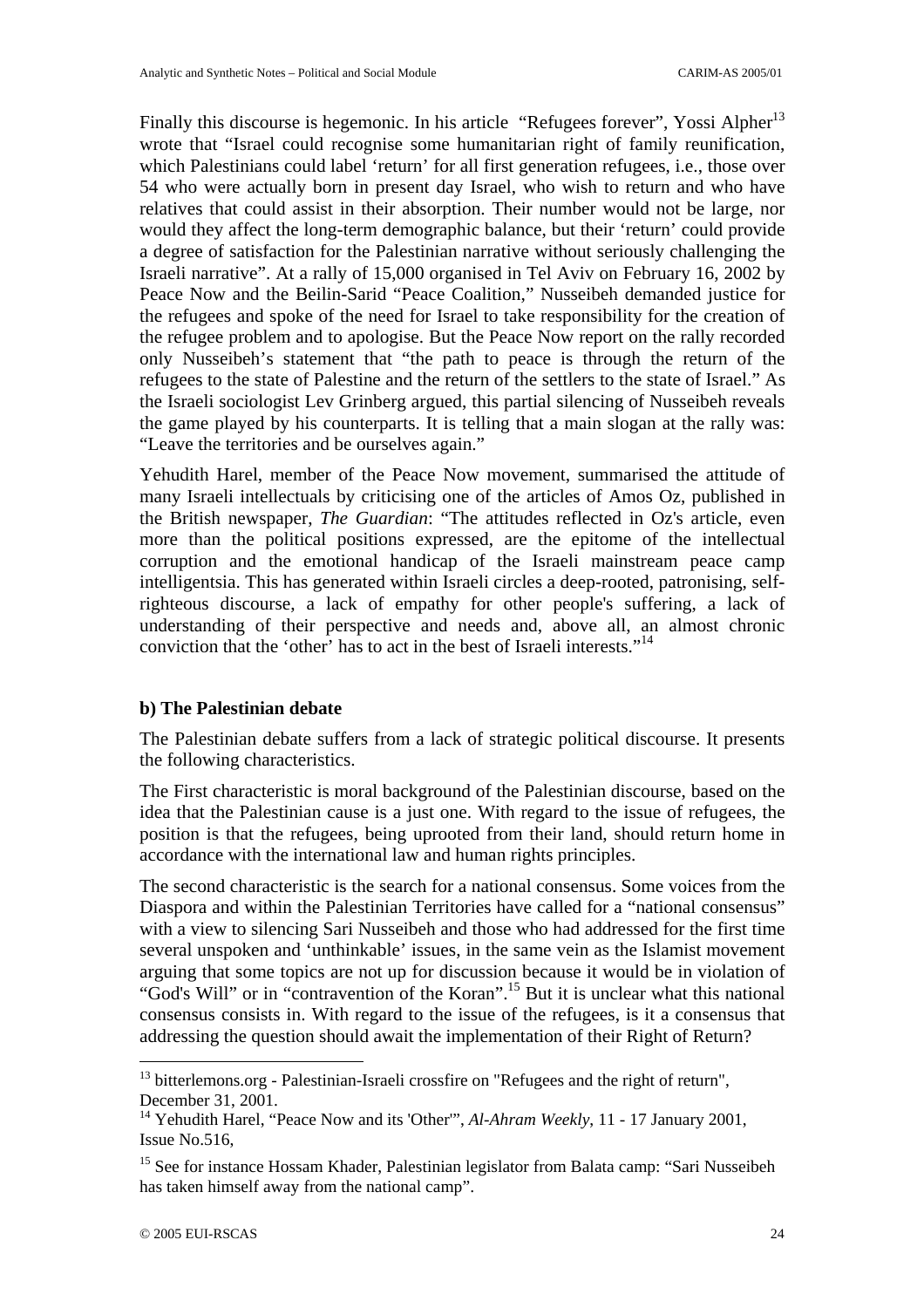The third characteristic of the Palestinian discourse is to be externally oriented, based on fragments of positions usually taken under pressure to answer specific crises. This discourse also integrates many tactical elements and differs from one constituency to another.

Thus, what is lacking in the Palestinian discourse is the strategic dimension which would at the same time be based on moral premises, take into consideration the international context and the balance of power in international relations, and make it understandable to the public. From this point of view, declarations made by Sari Nusseibeh's at the Hebrew University and Tel Aviv University could generate more debate around the Right of Return and the return of Palestinian refugees within the Oslo framework than statements published by Azmi Bishara in the Egyptian Arabic monthly journal, *Wijhat Nazar*. Nobody has had the courage, before Sari Nusseibeh, to launch a discussion about what is possible and what is not in the context of the Palestinian Right of return, in particular the distinction he made between the concept of the Right of return and the volume of refugees who would actually exercise this right.

# **Bibliography on Refugees and Migration**

Al-Rimmawi, Hussein and Hana Bukhari (2002), *Population Characteristics of the Population Refugee Camps, Ramallah: PCBS and Dissemination and Analysis of Census Findings* (Analytical Report Series no 3). (In Arabic)

Arab Though Forum (1990) *Out migration from the West Bank and Gaza Strip and its economical and social impacts*.

Charalambos Tsardanidis and Asteris Huliaras (1999), *Prospects for Absorption of Returning refugees in the West Bank and the Gaza Strip.* Institute of International Economic Relations, December ( unpublished report).

Endreson, Lena and Elia Zureik (1996) *Studies of Palestinians. An Analytical Bibliography* (draft). Presented to the Refugee Working Group Meeting held in Geneva, 12-15 December 1995. Fafo.

ESCWA (1993) *Return Migration. Profiles, Impact and Absorption.* New York, United Nations.

Hanafi, Sari (1996) *Between Two Worlds: Palestinian Businessmen in the Diaspora and the Construction of a Palestinian Entity*, Cairo, CEDEJ (French) and Dar al-Mostaqbal al-Arabi (Cairo) and Muwatain, Ramallah (Arabic).

Hanafi, Sari (1997) *Entre deux mondes. Les hommes d'affaires palestiniens de la diaspora et la construction de l'entité palestinienne.* Cairo : CEDEJ.

Hanafi, Sari (1998a) *Business Directory of Palestinian in the Diaspora.* Jerusalem: Biladi, June 1998 .

Hanafi, Sari (1998b) "Contribution de la diaspora palestinienne à l'économie des Territoires investissement et philanthropie", in *Maghreb-Machrek*, 161 (november).

Hanafi, Sari (1999) "Investment by the Palestinian Diaspora in the manufacturing Sectors of the West Bank and Gaza Strip", 201-226 in ESCWA (ed.), *Proceedings of the Expert Group Meeting on the Impact of the Peace Process on Selected Sectors.*  Amman: USCWA.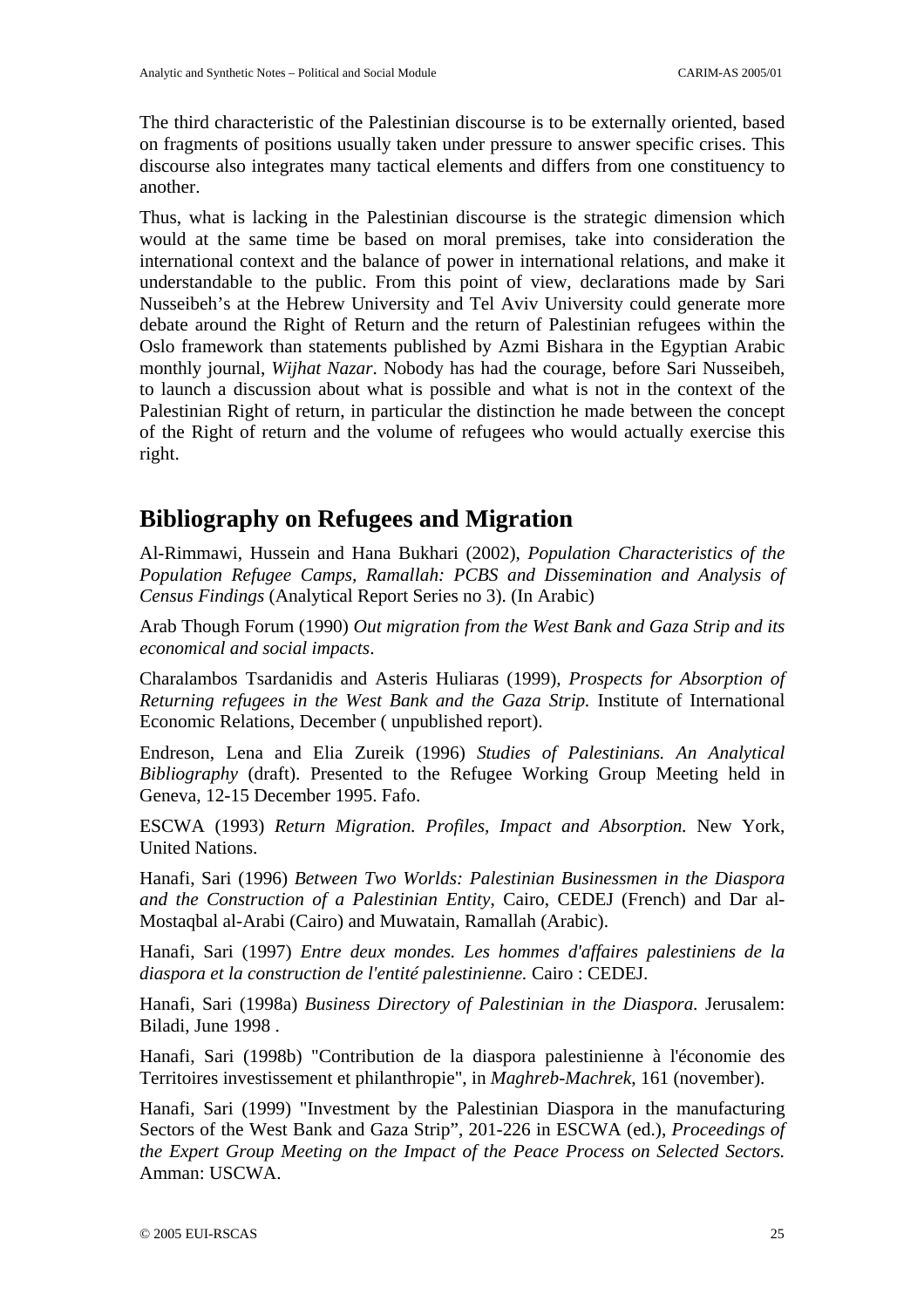Hanafi, Sari (2001) *Hona wa honaq : nahwa tahlil lil 'alaqa bin al-shatat al-falastini wa al markaz* (*Here and There: Towards an Analysis of the Relationship between the Palestinian Diaspora and the Center*). Ramallah : Muwatin, Jerusalem : Institute of Jerusalem Studies (in Arabic)

Khawaja, Marwan (2003) "Population.". Ugland, Ole Fr. (ed.) *Difficult Past, Uncertain Future. Living Conditions Among Palestinian Refugees in Camps and Gatherings in Lebanon*. Fafo Report 409 (www.fafo.no)

Palestinian Center for Regional studies, 1998. Labor Migration in Palestine, Jordan, Egypt and Israel.

Pedersen, Jon, Sara Randall and Marwan Khawaja (eds.) (2001). Growing Fast, The Palestinian Population in the West Bank and Gaza Strip

Shiblak, Abbas (1997) *Reintegration of the Palestinian Returnees*, Monograph No 6. Ramallah: Shaml Publications.

UNHCR (2000) *Les réfugiés dans le monde. Cinquante ans d'action humanitaire*, Paris : Edition Autrement.

Van Hear, Nicholas (1997) *Reintegration of the Palestinian Returnees.* Monograph No 6. Ramallah: Shaml Publications.

Zureik, Elia (1997) "The Trek Back Home: Palestinians Returning Home and their Problem of Adaptation" in Are Hovdenak et al, *Constructing Order: Palestinian Adaptation to Refugee Life.* Jerusalem: Fafo and Institute for Applied Social Science

Zureik, Elia (2000) *Palestinian Refugees: An Annotated Bibliography Based on Arabic, English and Hebrew Source 1995-1999.* A report funded by IDRC, printed and distributed by the Department of Refugee Affairs, Ramallah.

# **Surveys**

**Fafo**, the Norwegian Institute for Applied Social Science has carried out a survey on living conditions of the Palestinian refugees in Lebanon and Jordan (Khawaja and Tiltes, 2002)

**Palestinian Diaspora and Refugee Center, Shaml**'s survey on family networks through visits, phone calls, and the use of cyberspace and the decision of return is based on interviews (200 in West Bank, 100 in Gaza, 200 in Israel, and 150 from abroad).

**The Palestinian Center for Policy and Survey Research (PSR)** conducted three major surveys among Palestinian refugees in three areas: the West Bank and the Gaza Strip (WBGS), Jordan and Lebanon, which showed that the overwhelming majority of the refugees (more than 95%) insist on maintaining the "right of return" as a sacred right that can never be given up. These surveys seek to find out how refugees would behave once they have obtained that right, under various conditions.

**Arab Thought Forum Survey (1990)** on out migration from Palestinian Territories